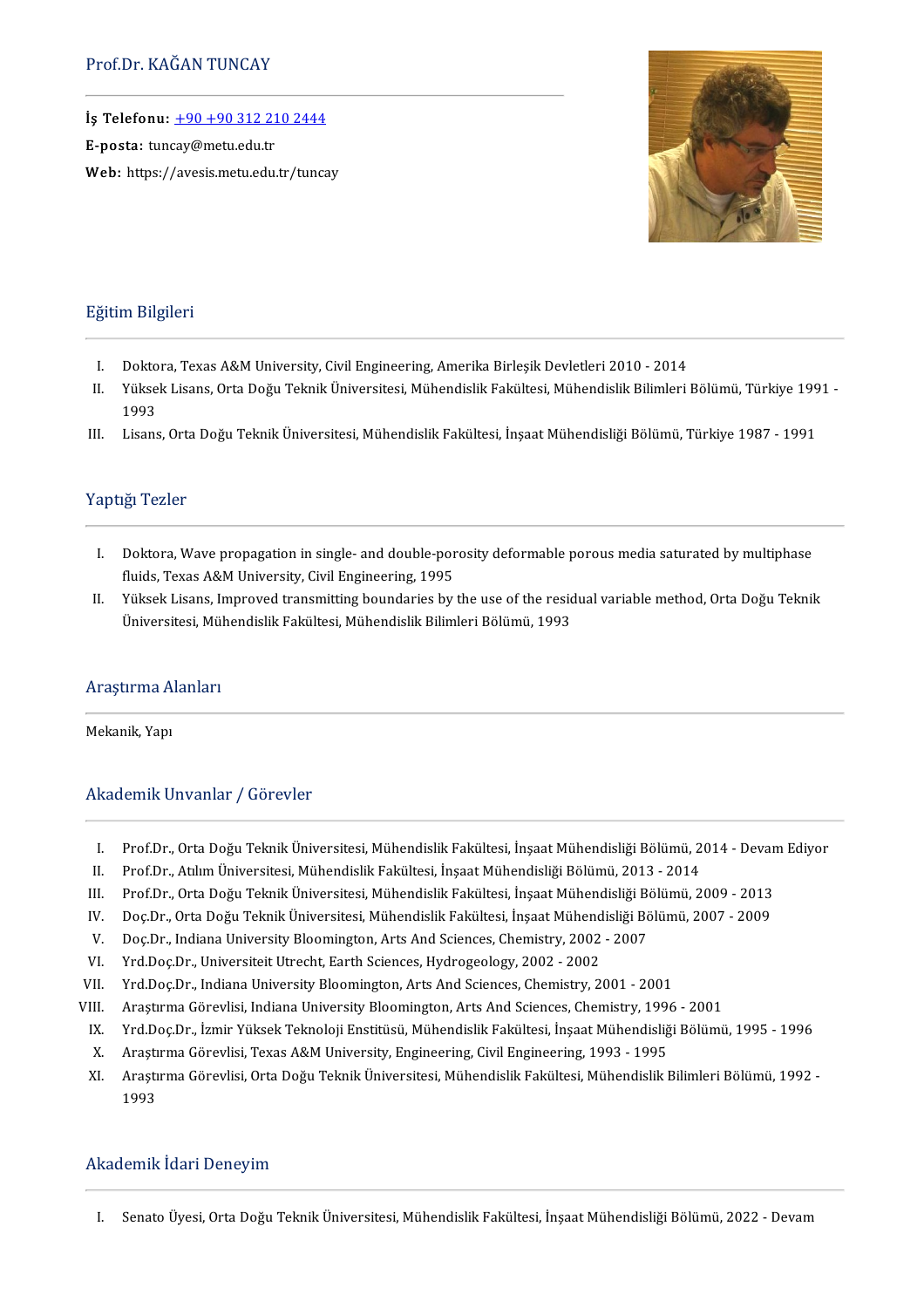Ediyor

- Ediyor<br>II. Fakülte Kurulu Üyesi, Orta Doğu Teknik Üniversitesi, Mühendislik Fakültesi, İnşaat Mühendisliği Bölümü, 2018 -<br>Dayam Ediyar Ediyor<br>Fakülte Kurulu<br>Devam Ediyor<br>Orta Doğu Telr II. Fakülte Kurulu Üyesi, Orta Doğu Teknik Üniversitesi, Mühendislik Fakültesi, İnşaat Mühendisliği Bölümü, 2018 -<br>Devam Ediyor<br>III. Orta Doğu Teknik Üniversitesi, Odtu Kuzey Kıbrıs Kampusu (Kktc-Güzelyurt), İnşaat Mühendi
- Devam Ediyor<br>Orta Doğu Teknik Üniversitesi, Odtu Kuzey Kıbrıs Kampusu (Kktc-Güzelyurt), İnşaat Mühendisliği Bölümü, 2007 -<br>2009

#### Yönetilen Tezler

- önetilen Tezler<br>I. TUNCAY K., İç basınçlı betonarme tünellerin örtüşen kafes modeli kullanılarak sayısal modellenmesi., Yüksek<br>I. İsane C. İsik(Öğrensi), 2010 **TUNCAY K., İç basınçlı betona**<br>Lisans, G.Işık(Öğrenci), 2019<br>TÜYDES YAMAN H., TUNCAY I I TUNCAY K., İç basınçlı betonarme tünellerin örtüşen kafes modeli kullanılarak sayısal modellenmesi., Yüksek<br>Lisans, G.Işık(Öğrenci), 2019<br>II . TÜYDEŞ YAMAN H., TUNCAY K., DETECTING QUEUE LENGTH ON URBAN ARTERIALS USING F
- Lisans, G.Işık(Öğrenci), 2019<br>TÜYDEŞ YAMAN H., TUNCAY K., DETECTING QUEUE LENGTH ON URBAN ARTERIALS USING FLOATING CAR DATA<br>(FCD), Doktora, O.ALTINTAŞI(Öğrenci), 2018 II. TÜYDEŞ YAMAN H., TUNCAY K., DETECTING QUEUE LENGTH ON URBAN ARTERIALS USING FLOATING CAR DA<br>(FCD), Doktora, O.ALTINTAŞI(Öğrenci), 2018<br>III. TUNCAY K., Explicit nonlinear analysis for quasi-static behavior of frame stru
- (FCD), Doktora, O.ALTINTAŞI(Öğrenci), 2018<br>TUNCAY K., Explicit nonlinear analysis for quasi-stat<br>scaling, Yüksek Lisans, K.KOCAMAZ(Öğrenci), 2018<br>TUNCAY K. PİNİCİ P. Qverlanning lattice modeling f III. TUNCAY K., Explicit nonlinear analysis for quasi-static behavior of frame structures with pid control and mass<br>scaling, Yüksek Lisans, K.KOCAMAZ(Öğrenci), 2018<br>IV. TUNCAY K., BİNİCİ B., Overlapping lattice modeling fo
- scaling, Yüksek Lisans, K.KOCAMAZ(Öğrenci), 2018<br>TUNCAY K., BİNİCİ B., Overlapping lattice modeling for concrete fracture simulations using sequentially linear<br>analysis, Yüksek Lisans, B.BESTAMİ(Öğrenci), 2017

# SCI,SSCIveAHCI İndekslerineGirenDergilerdeYayınlananMakaleler

| SCI, SSCI ve AHCI Indekslerine Giren Dergilerde Yayınlanan Makaleler |                                                                                                              |  |
|----------------------------------------------------------------------|--------------------------------------------------------------------------------------------------------------|--|
| Ι.                                                                   | Identifying buildings with high collapse risk based on samos earthquake damage inventory in Izmir            |  |
|                                                                      | BİNİCİ B., YAKUT A., CANBAY E., Akpinar U., TUNCAY K.                                                        |  |
|                                                                      | BULLETIN OF EARTHQUAKE ENGINEERING, 2022 (SCI İndekslerine Giren Dergi)                                      |  |
| Н.                                                                   | Lattice modeling and testing of aerated autoclaved concrete infilled frames                                  |  |
|                                                                      | AYDIN B. B., BİNİCİ B., Hendriks M. A. N., TUNCAY K.                                                         |  |
|                                                                      | ENGINEERING STRUCTURES, cilt.251, 2022 (SCI İndekslerine Giren Dergi)                                        |  |
| III.                                                                 | Numerical modeling of the tension stiffening in reinforced concrete members via discontinuum                 |  |
|                                                                      | models                                                                                                       |  |
|                                                                      | Pulatsu B., Erdogmus E., Lourenco P. B., Lemos J., TUNCAY K.                                                 |  |
|                                                                      | COMPUTATIONAL PARTICLE MECHANICS, cilt.8, sa.3, ss.423-436, 2021 (SCI Indekslerine Giren Dergi)              |  |
| IV.                                                                  | Lattice simulation of concrete compressive behaviour as indirect tension failure                             |  |
|                                                                      | AYDIN B. B., BİNİCİ B., TUNCAY K.                                                                            |  |
|                                                                      | MAGAZINE OF CONCRETE RESEARCH, cilt.73, sa.8, ss.394-409, 2021 (SCI İndekslerine Giren Dergi)                |  |
| V.                                                                   | An approximate procedure for estimating the member demands in mid-rise reinforced concrete<br>buildings      |  |
|                                                                      | Akpinar U., BİNİCİ B., YAKUT A., TUNCAY K.                                                                   |  |
|                                                                      | Bulletin of Earthquake Engineering, cilt.18, sa.15, ss.6715-6734, 2020 (SCI İndekslerine Giren Dergi)        |  |
| VI.                                                                  | Simulation of the in-plane structural behavior of unreinforced masonry walls and buildings using             |  |
|                                                                      | <b>DEM</b>                                                                                                   |  |
|                                                                      | Pulatsu B., Erdogmus E., Lourenço P. B., Lemos J. V., TUNCAY K.                                              |  |
|                                                                      | Structures, cilt.27, ss.2274-2287, 2020 (SCI İndekslerine Giren Dergi)                                       |  |
| VII.                                                                 | Transmission dynamics of Covid-19 in Italy, Germany and Turkey considering social distancing,                |  |
|                                                                      | testing and quarantine                                                                                       |  |
|                                                                      | GÜL S., TUNCAY K., BİNİCİ B., AYDIN B. B.                                                                    |  |
|                                                                      | JOURNAL OF INFECTION IN DEVELOPING COUNTRIES, cilt 14, sa.7, ss.713-720, 2020 (SCI Indekslerine Giren Dergi) |  |
| VIII.                                                                | Quality of floating car data (FCD) as a surrogate measure for urban arterial speed                           |  |
|                                                                      | Altintasi O., Tüydeş Yaman H., Tuncay K.                                                                     |  |
|                                                                      | CANADIAN JOURNAL OF CIVIL ENGINEERING, cilt.46, ss.1187-1198, 2019 (SCI Indekslerine Giren Dergi)            |  |
| IX.                                                                  | Simulation of Reinforced Concrete Member Response Using Lattice Model                                        |  |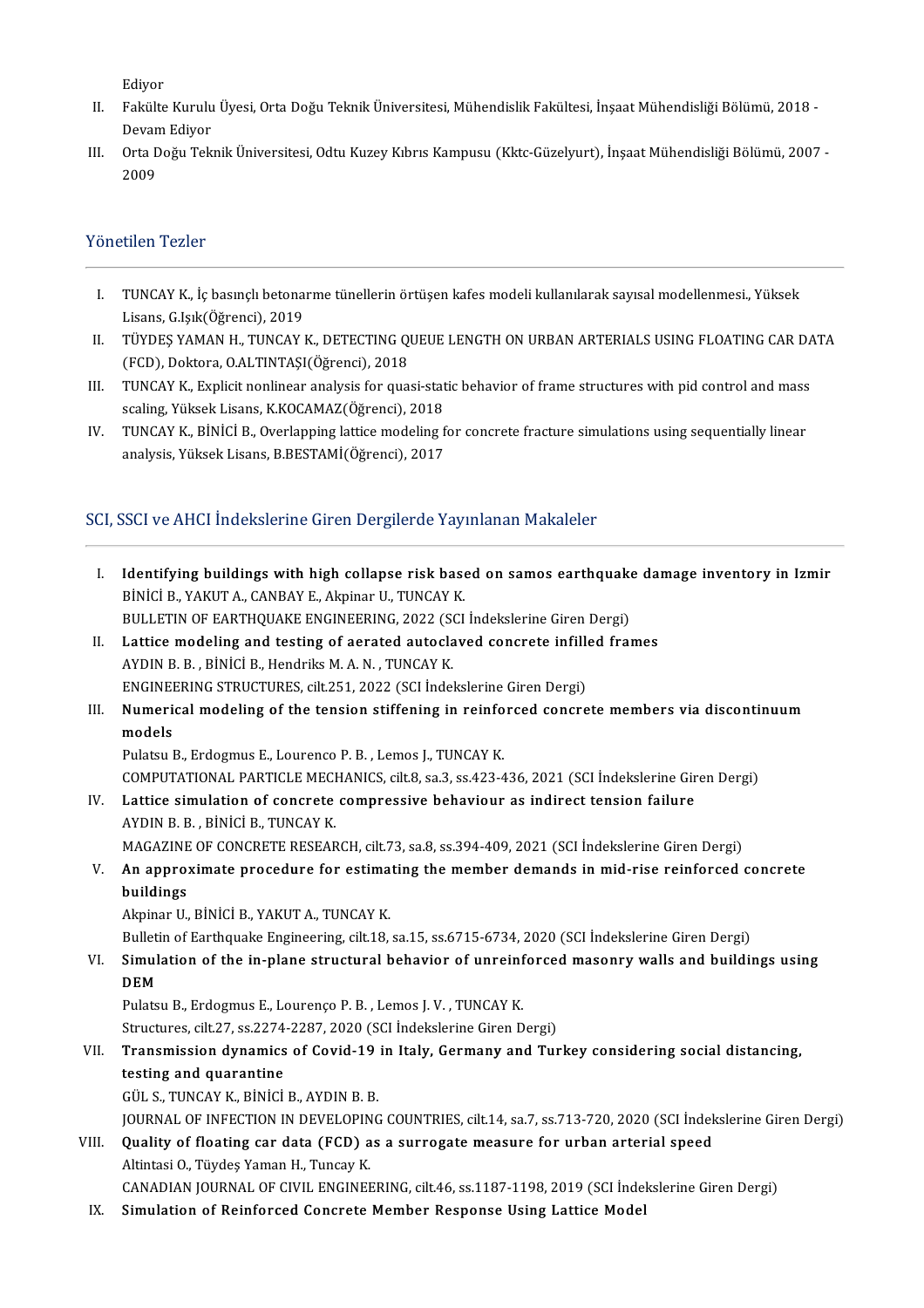Aydın B. B., Tuncay K., Binici B. Aydın B. B. , Tuncay K., Binici B.<br>JOURNAL OF STRUCTURAL ENGINEERING, cilt.145, 2019 (SCI İndekslerine Giren Dergi)<br>Querlanning Latties Madeling for senerate frasture simulations using sequent X. Overlapping Lattice Modeling for concrete fracture simulations using sequentially linear analysis Aydın B. B., Tuncay K., Binici B. **JOURNAL OF STRUCTURAL ENC<br>Overlapping Lattice Modelin<br>Aydın B. B., Tuncay K., Binici B.<br>STRUCTURAL CONCRETE sil:11** Overlapping Lattice Modeling for concrete fracture simulations using se<br>Aydın B. B. , Tuncay K., Binici B.<br>STRUCTURAL CONCRETE, cilt.19, ss.568-581, 2018 (SCI İndekslerine Giren Dergi)<br>Near Ontimal Design of Scalable Energ XI. Near-Optimal Design of Scalable Energy Harvester for Underwater Pipeline Monitoring Applications STRUCTURAL CONCRETE, cilt.19, ss.568-581, 2018 (SCI İndeks<br>Near-Optimal Design of Scalable Energy Harvester for<br>With Consideration of Impact to Pipeline Performance<br>Qureshi E.U. Muhtareshu A. TUNCAY K With Consideration of Impact to Pipeline Performance<br>Qureshi F.U., Muhtaroglu A., TUNCAY K. IEEESENSORS JOURNAL, cilt.17, sa.7, ss.1981-1991,2017(SCI İndekslerineGirenDergi) Qureshi F. U. , Muhtaroglu A., TUNCAY K.<br>IEEE SENSORS JOURNAL, cilt.17, sa.7, ss.1981-1991, 2017 (SCI İndekslerin<br>XII. Strength of various sands in triaxial and cyclic direct shear tests IEEE SENSORS JOURNAL, cilt.17, sa.7, ss.<br>Strength of various sands in triaxia<br>ÇABALAR A. F. , Dulundu K., TUNCAY K.<br>ENCINEERING GEOLOGY silt 156, ss.93. CABALAR A. F. , Dulundu K., TUNCAY K.<br>ENGINEERING GEOLOGY, cilt.156, ss.92-102, 2013 (SCI İndekslerine Giren Dergi) XIII. Field measurements and modeling of groundwater flow and biogeochemistry at Moses Hammock, a backbarrier island on the Georgia coast Porubsky W.P., Joye S.B., Moore W.S., TUNCAY K., Meile C. BIOGEOCHEMISTRY, cilt.104, ss.69-90, 2011 (SCI İndekslerine Giren Dergi) XIV. Modeling biogeochemical dynamics in porousmedia: Practical considerations of pore scale BIOGEOCHEMISTRY, cilt.104, ss.69-90, 2011 (SCI Indekslerine Giren Dergi)<br>Modeling biogeochemical dynamics in porous media: Practical considerations of pore<br>variability, reaction networks, and microbial population dynamics Modeling biogeochemical dynamics in<br>variability, reaction networks, and mi<br>King E. L. , TUNCAY K., Ortoleva P., Meile C.<br>JOUPNAL OF CONTAMINANT HYPPOLOCY variability, reaction networks, and microbial population dynamics in a sandy aquifer<br>King E. L. , TUNCAY K., Ortoleva P., Meile C.<br>JOURNAL OF CONTAMINANT HYDROLOGY, cilt.112, ss.130-140, 2010 (SCI İndekslerine Giren Dergi) King E. L. , TUNCAY K., Ortoleva P., Meile C.<br>JOURNAL OF CONTAMINANT HYDROLOGY, cilt.112, ss.130-140, 2010 (SCI İndekslerine Giren Dergi)<br>XV. In Silico Geobacter sulfurreducens Metabolism and Its Representation in Reac **JOURNAL OF CONTAMINANT HYDROLOGY<br>In Silico Geobacter sulfurreducens Mexing E. L. , TUNCAY K., Ortoleva P., Meile C.<br>APRUED AND ENWRONMENTAL MICROPI** In Silico Geobacter sulfurreducens Metabolism and Its Representation in Reactive Transport Mc<br>King E. L. , TUNCAY K., Ortoleva P., Meile C.<br>APPLIED AND ENVIRONMENTAL MICROBIOLOGY, cilt.75, sa.1, ss.83-92, 2009 (SCI İndeksl King E. L. , TUNCAY K., Ortoleva P., Meile C.<br>APPLIED AND ENVIRONMENTAL MICROBIOLOGY, cilt.75, sa.1, ss.83-92, 2009 (SCI İndekslerine Giren Dergi)<br>XVI. Flow and nutrient dynamics in a subterranean estuary (Waquoit Bay, APPLIED AND ENVIRONMENTAI<br>Flow and nutrient dynamics<br>reactive transport modeling<br>Spiteri C. Slamp C. B. Charatte N XVI. Flow and nutrient dynamics in a subterranean estuary (Waquoit Bay, MA, USA): Field data and<br>reactive transport modeling<br>Spiteri C., Slomp C. P. , Charette M. A. , TUNCAY K., Meile C. GEOCHIMICAETCOSMOCHIMICAACTA, cilt.72, sa.14, ss.3398-3412,2008(SCI İndekslerineGirenDergi) XVII. Modeling biogeochemical processes in subterranean estuaries: Effect of flow dynamics and redox GEOCHIMICA ET COSMOCHIMICA ACTA, cilt.72, sa.14, ss.3398-3412, 20<br>Modeling biogeochemical processes in subterranean estuaries<br>conditions on submarine groundwater discharge of nutrients<br>Spiteri C. Slamp C. B., TUNCAV V. Mei Modeling biogeochemical processes i<br>conditions on submarine groundwate<br>Spiteri C., Slomp C. P. , TUNCAY K., Meile C.<br>WATED PESOURCES PESEARCH silt 44, SS Spiteri C., Slomp C. P. , TUNCAY K., Meile C.<br>WATER RESOURCES RESEARCH, cilt.44, sa.2, 2008 (SCI İndekslerine Giren Dergi) Spiteri C., Slomp C. P., TUNCAY K., Meile C.<br>WATER RESOURCES RESEARCH, cilt.44, sa.2, 2008 (SCI İndekslerine Giren Dergi)<br>XVIII. Chromosome segregation in Escherichia coli division: A free energy-driven string model<br>Fan J. WATER RESOURCES RESEARC<br>Chromosome segregation i<br>Fan J., Tuncay K., Ortoleva P. J.<br>COMBUTATIONAL PIOLOCY AL Chromosome segregation in Escherichia coli division: A free energy-driven string model<br>Fan J., Tuncay K., Ortoleva P. J.<br>COMPUTATIONAL BIOLOGY AND CHEMISTRY, cilt.31, sa.4, ss.257-264, 2007 (SCI İndekslerine Giren Dergi)<br>C Fan J., Tuncay K., Ortoleva P. J.<br>COMPUTATIONAL BIOLOGY AND CHEMISTRY, cilt.31, sa.4, ss.257-264, 2007 (SCI İndekslerine Giren Dergi)<br>XIX. Closure to "landfill settlement with decomposition and gas generation" by Ertan COMPUTATIONAL BIOLOGY AND CHEMISTRY, cilt.31, sa.4, ss.257-264, 2007 (SCI Indekslerine Giren Dergi)<br>Closure to "landfill settlement with decomposition and gas generation" by Ertan Durmusoglu,<br>Yavuz Corapcioglu, and Kagan T Closure to "landfill settlement with dece<br>Yavuz Corapcioglu, and Kagan Tuncay<br>Durmusoglu E., Corapcioglu M.Y., Tuncay K.<br>JOUPNAL OF ENVUPONMENTAL ENCINEEPIN Yavuz Corapcioglu, and Kagan Tuncay<br>Durmusoglu E., Corapcioglu M. Y. , Tuncay K.<br>JOURNAL OF ENVIRONMENTAL ENGINEERING-ASCE, cilt.133, sa.7, ss.785, 2007 (SCI İndekslerine Giren Dergi)<br>Cancer onset and progression: A geneme Durmusoglu E., Corapcioglu M. Y. , Tuncay K.<br>JOURNAL OF ENVIRONMENTAL ENGINEERING-ASCE, cilt.133, sa.7, ss.785, 2007 (SCI İndekslerine Giren D<br>XX. Cancer onset and progression: A genome-wide, nonlinear dynamical systems pe JOURNAL OF ENT<br>Cancer onset a<br>onconetworks XX. Cancer onset and progression: A genome-wide, nonlinear dynamical systems perspective on<br>onconetworks<br>Qu K., Haidar A. A. , Fan J., Ensman L., Tuncay K., Jolly M., Ortoleva P. <mark>onconetworks</mark><br>Qu K., Haidar A. A. , Fan J., Ensman L., Tuncay K., Jolly M., Ortoleva P.<br>JOURNAL OF THEORETICAL BIOLOGY, cilt.246, sa.2, ss.234-244, 2007 (SCI İndekslerine Giren Dergi)<br>Transerintional regulatoru network di Qu K., Haidar A. A. , Fan J., Ensman L., Tuncay K., Jolly M., Ortoleva P.<br>JOURNAL OF THEORETICAL BIOLOGY, cilt.246, sa.2, ss.234-244, 2007 (SCI Indekslerine Giren Dergi)<br>XXI. Transcriptional regulatory network discover JOUF<br><mark>Trar</mark><br>KI2 Transcriptional regulatory network discovery via multiple method<br>KI2<br>Sun J., Tuncay K., Haidar A. A. , Ensman L., Stanley F., Trelinski M., Ortoleva P.<br>ALCOPITUMS FOP MOLECULAR PIOLOCY silt 2, 2007 (SCL Indekslering Giro KI2<br>Sun J., Tuncay K., Haidar A. A. , Ensman L., Stanley F., Trelinski M., Ortoleva P.<br>ALGORITHMS FOR MOLECULAR BIOLOGY, cilt.2, 2007 (SCI İndekslerine Giren Dergi)<br>Transarintional regulatery natyork refinement and quantif Sun J., Tuncay K., Haidar A. A. , Ensman L., Stanley F., Trelinski M., Ortoleva P.<br>ALGORITHMS FOR MOLECULAR BIOLOGY, cilt.2, 2007 (SCI Indekslerine Giren Dergi)<br>XXII. Transcriptional regulatory network refinement and q ALGORITHMS FOR MOLECULAR BIOLOGY, cilt.2, 2007 (SCI İ<br>Transcriptional regulatory network refinement and expression microarray data and information theory<br>Sayyed Abmed A. Tungay K. Oxtalaya B. I expression microarray data and information theory<br>Sayyed-Ahmad A., Tuncay K., Ortoleva P. J. BMC BIOINFORMATICS, cilt.8, 2007 (SCI İndekslerine Giren Dergi)

XXIII. Time domain Gauss-Newton seismic waveform inversion in elastic media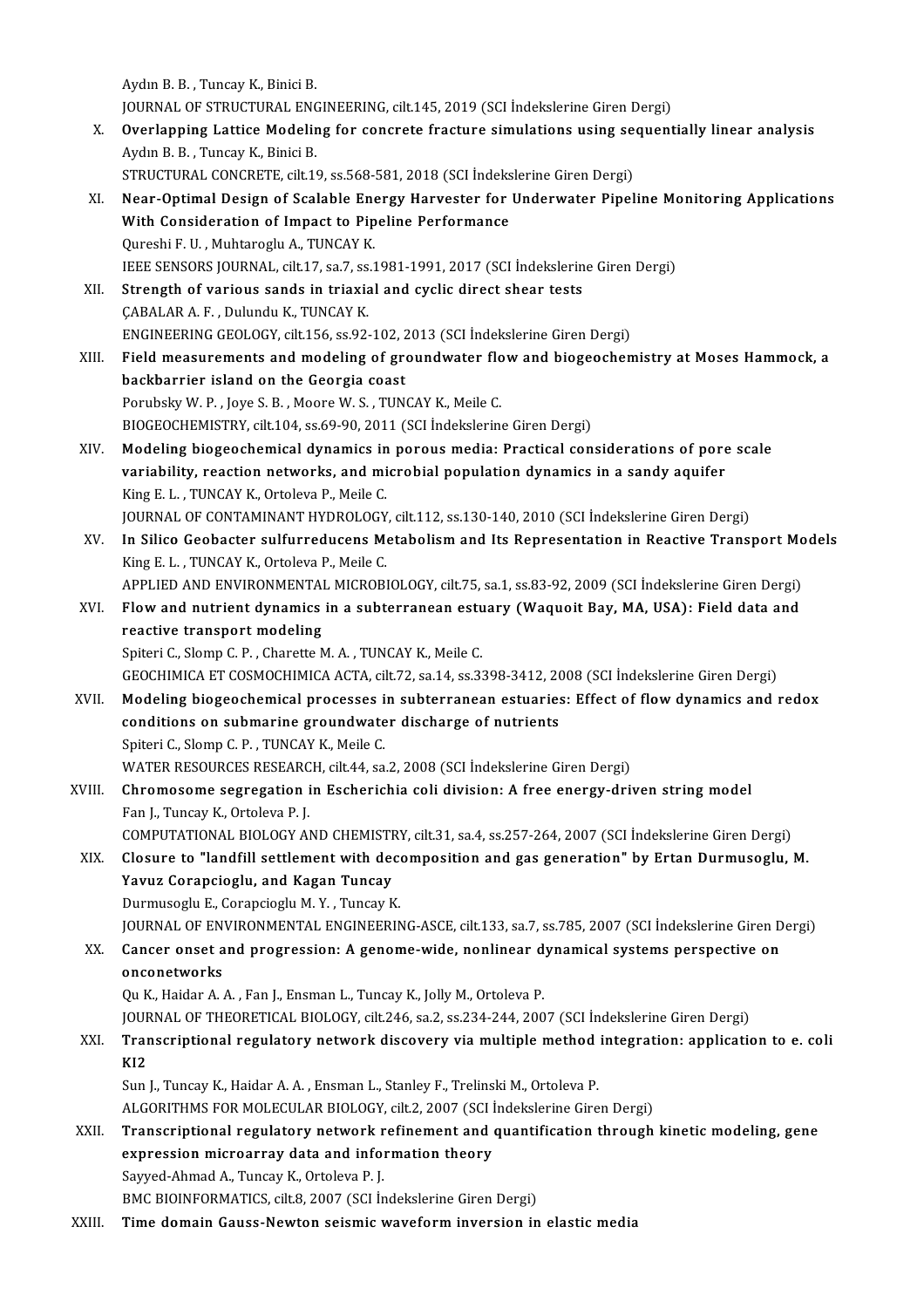Sheen D., Tuncay K., Baag C., Ortoleva P. J. Sheen D., Tuncay K., Baag C., Ortoleva P. J.<br>GEOPHYSICAL JOURNAL INTERNATIONAL, cilt.167, sa.3, ss.1373-1384, 2006 (SCI İndekslerine Giren Dergi)<br>Parallel implementation of a velesity stress staggared grid finite differenc Sheen D., Tuncay K., Baag C., Ortoleva P. J.<br>GEOPHYSICAL JOURNAL INTERNATIONAL, cilt.167, sa.3, ss.1373-1384, 2006 (SCI İndekslerine Giren Derg<br>XXIV. Parallel implementation of a velocity-stress staggered-grid finite-diffe GEOPHYSICAL JOURNAL INTERNA<br>Parallel implementation of a vertical poroelastic wave propagation Parallel implementation of a velocity-stress staggered-grid finite-difference method for 2-D poroelastic wave propagation<br>Sheen D., Tuncay K., Baag C., Ortoleva P. J. COMPUTERS&GEOSCIENCES, cilt.32, sa.8, ss.1182-1191,2006(SCI İndekslerineGirenDergi) Sheen D., Tuncay K., Baag C., Ortoleva P. J.<br>COMPUTERS & GEOSCIENCES, cilt.32, sa.8, ss.1182-1191, 2006 (SCI İndekslerine G<br>XXV. Modeling of settlement in saturated and unsaturated municipal landfills<br>Durmuseelu E. Coranci COMPUTERS & GEOSCIENCES, cilt.32, sa.8,<br>Modeling of settlement in saturated a<br>Durmusoglu E., Corapcioglu M., Tuncay K.<br>International Journal of Coomechaniss, sil Durmusoglu E., Corapcioglu M., Tuncay K.<br>International Journal of Geomechanics, cilt.6, sa.4, ss.269-278, 2006 (SCI İndekslerine Giren Dergi) Durmusoglu E., Corapcioglu M., Tuncay K.<br>International Journal of Geomechanics, cilt.6, sa.4, ss.269-278, 2006 (SCI İndekslerine Giren Dergi)<br>XXVI. GCLgrid: A three-dimensional geographical curvilinear grid library for com International Journal of General<br>GCLgrid: A three-dimen<br>Fan C., Pavlis G., Tuncay K.<br>COMBUTERS & CEOSCIENC GCLgrid: A three-dimensional geographical curvilinear grid library for computat<br>Fan C., Pavlis G., Tuncay K.<br>COMPUTERS & GEOSCIENCES, cilt.32, sa.3, ss.371-381, 2006 (SCI İndekslerine Giren Dergi)<br>Seale dependence of react Fan C., Pavlis G., Tuncay K.<br>COMPUTERS & GEOSCIENCES, cilt.32, sa.3, ss.371-381, 2006<br>XXVII. Scale dependence of reaction rates in porous media<br>Maile G. Tungay K. COMPUTERS & GEO<br>Scale dependenc<br>Meile C., Tuncay K.<br>ADVANGES IN WA' Scale dependence of reaction rates in porous media<br>Meile C., Tuncay K.<br>ADVANCES IN WATER RESOURCES, cilt.29, sa.1, ss.62-71, 2006 (SCI İndekslerine Giren Dergi)<br>Landfill settlement with desemnesition and ges generation. Meile C., Tuncay K.<br>ADVANCES IN WATER RESOURCES, cilt.29, sa.1, ss.62-71, 2006 (SCI<br>XXVIII. Landfill settlement with decomposition and gas generation ADVANCES IN WATER RESOURCES, cilt.29<br>Landfill settlement with decomposition<br>Durmusoglu E., Corapcioglu M., Tuncay K.<br>JOUPNAL OF ENVIDONMENTAL ENGINEE Landfill settlement with decomposition and gas generation<br>Durmusoglu E., Corapcioglu M., Tuncay K.<br>JOURNAL OF ENVIRONMENTAL ENGINEERING, cilt.131, sa.9, ss.1311-1321, 2005 (SCI İndekslerine Giren Dergi) Durmusoglu E., Corapcioglu M., Tuncay K.<br>JOURNAL OF ENVIRONMENTAL ENGINEERING, cilt.131, sa.9, ss.1311-1321, 2005 (SCI İndekslerine Giro<br>XXIX. Solute-specific pore water irrigation: Implications for chemical cycling in ear JOURNAL OF ENVIRONMENTAL ENGINEERIN<br>Solute-specific pore water irrigation: In<br>Meile C., Berg P., Van Cappellen P., Tuncay K.<br>JOUPNAL OF MAPINE BESEARCH, silt 63, 20.3 Solute-specific pore water irrigation: Implications for chemical cycling in early diag<br>Meile C., Berg P., Van Cappellen P., Tuncay K.<br>JOURNAL OF MARINE RESEARCH, cilt.63, sa.3, ss.601-621, 2005 (SCI İndekslerine Giren Derg Meile C., Berg P., Van Cappellen P., Tuncay K.<br>JOURNAL OF MARINE RESEARCH, cilt.63, sa.3, ss.601-621, 2005 (SCI Indekslerine Giren Dergi)<br>XXX. Efficient solution technique for solving the Poisson-Boltzmann equation Sayyed-Ahmad A., Tuncay K., Ortoleva P. Efficient solution technique for solving the Poisson-Boltzmann equation<br>Sayyed-Ahmad A., Tuncay K., Ortoleva P.<br>JOURNAL OF COMPUTATIONAL CHEMISTRY, cilt.25, sa.8, ss.1068-1074, 2004 (SCI İndekslerine Giren Dergi)<br>Quantitat Sayyed-Ahmad A., Tuncay K., Ortoleva P.<br>JOURNAL OF COMPUTATIONAL CHEMISTRY, cilt.25, sa.8, ss.1068-1074, 2004 (SCI Indekslerine Giren De<br>XXXI. Quantitative basin modeling: present state and future developments towards pred JOURNAL OF COMPUT<br>**Quantitative basin r**<br>Tuncay K., Ortoleva P.<br>CEOELUIDS silt 4, sa 1 Quantitative basin modeling: present state and future developments towards predictability<br>Tuncay K., Ortoleva P.<br>GEOFLUIDS, cilt.4, sa.1, ss.23-39, 2004 (SCI İndekslerine Giren Dergi) Tuncay K., Ortoleva P.<br>GEOFLUIDS, cilt.4, sa.1, ss.23-39, 2004 (SCI Indekslerine Giren Dergi)<br>XXXII. Classical density functional theory of orientational order at interfaces: Application to water<br>Jagaman K. Tungay K. Ortol Jaqaman K., Tuncay K., Ortoleva P. Classical density functional theory of orientational order at interfaces: Application to<br>Jaqaman K., Tuncay K., Ortoleva P.<br>JOURNAL OF CHEMICAL PHYSICS, cilt.120, sa.2, ss.926-938, 2004 (SCI İndekslerine Giren Dergi)<br>Estim XXXIII. Estimating tectonic history through basin simulation-enhanced seismic inversion: geoinfomatics for sedimentary basins JOURNAL OF CHEMICAL PHYSICS, cilt.120, sa.2, ss.926-938, 2004 (SCI Indekslerine Giren Dergi) Tandon K., Tuncay K., Hubbard K., Comer J., Ortoleva P. GEOPHYSICAL JOURNAL INTERNATIONAL, cilt.156, sa.1, ss.129-139,2004(SCI İndekslerineGirenDergi) Tandon K., Tuncay K., Hubbard K., Comer J., Ortoleva P.<br>GEOPHYSICAL JOURNAL INTERNATIONAL, cilt.156, sa.1, ss.129-139, 2004 (SCI Ind<br>XXXIV. Toward automated cell model development through information theory<br>Sawyed Abmad A. GEOPHYSICAL JOURNAL INTERNATIONA<br>Toward automated cell model devel<br>Sayyed-Ahmad A., Tuncay K., Ortoleva P.<br>JOURNAL OF PHYSICAL CHEMISTRY A. 2 Sayyed-Ahmad A., Tuncay K., Ortoleva P.<br>JOURNAL OF PHYSICAL CHEMISTRY A, cilt.107, sa.49, ss.10554-10565, 2003 (SCI İndekslerine Giren Dergi) Sayyed-Ahmad A., Tuncay K., Ortoleva P.<br>JOURNAL OF PHYSICAL CHEMISTRY A, cilt.107, sa.49, ss.10554-10565,<br>XXXV. Interplay of gouge, fluid pressure and porosity in fault zones<br>Tuncay K. Orkan C. Ortoleva B. JOURNAL OF PHYSICAL CHEMIS<br>Interplay of gouge, fluid pre<br>Tuncay K., Ozkan G., Ortoleva P.<br>JOUPNAL OF CEOCHEMICAL EY Tuncay K., Ozkan G., Ortoleva P.<br>JOURNAL OF GEOCHEMICAL EXPLORATION, ss.191-195, 2003 (SCI İndekslerine Giren Dergi) Tuncay K., Ozkan G., Ortoleva P.<br>JOURNAL OF GEOCHEMICAL EXPLORATION, ss.191-195, 2003 (SCI İndekslerine Giren Dergi)<br>XXXVI. Explicit representation of spatial heterogeneity in reactive transport models: application to<br>bioi bioirrigated sediments<br>Meile C., Tuncay K., Van Cappellen P. Explicit representation of spatia<br>bioirrigated sediments<br>Meile C., Tuncay K., Van Cappellen P.<br>JOUPNAL OF CEOCHEMICAL EXPLOI JOURNALOFGEOCHEMICAL EXPLORATION, ss.231-234,2003(SCI İndekslerineGirenDergi) Meile C., Tuncay K., Van Cappellen P.<br>JOURNAL OF GEOCHEMICAL EXPLORATION, ss.231-234, 2003 (SCI Indekslerine Giren Dergi)<br>XXXVII. The Karyote® Physico-Chemical Genomic, Proteomic, Metabolic Cell Modeling System JOURNAL OF GEOCHEMICAL EXPLORATION, ss.231-234, 2003 (SCI İndekslerine Giren Dergi)<br><mark>The Karyote® Physico-Chemical Genomic, Proteomic, Metabolic Cell Modeling System</mark><br>Ortoleva P., Berry E., Brun Y., Fan J., Fontus M., Hubb The<br>Ortol<br>et al.<br>OMIC Ortoleva P., Berry E., Brun Y., Fan J., Fontus M., Hubbard K., Jaqaman K., Jarymowycz L., Navid A., Sayyed-Ahma<br>et al.<br>OMICS A Journal of Integrative Biology, cilt.7, sa.3, ss.269-283, 2003 (SCI Expanded İndekslerine Giren et al.<br>OMICS A Journal of Integrative Biology, cilt.7, sa.3, ss.269-283, 2003 (SCI Exp.<br>XXXVIII. Pits, outgrowths, and inclusions as coated grain kinetic instabilities OMICS A Journal of Integrative Biology, cilt.7,<br>**Pits, outgrowths, and inclusions as coat**<br>Tuncay K., Puckett J., Al-Shaeib Z., Ortoleva P.<br>CEOCUIMICA ET COSMOCUIMICA ACTA, silt 6 Pits, outgrowths, and inclusions as coated grain kinetic instabilities<br>Tuncay K., Puckett J., Al-Shaeib Z., Ortoleva P.<br>GEOCHIMICA ET COSMOCHIMICA ACTA, cilt.66, sa.22, ss.3901-3912, 2002 (SCI İndekslerine Giren Dergi)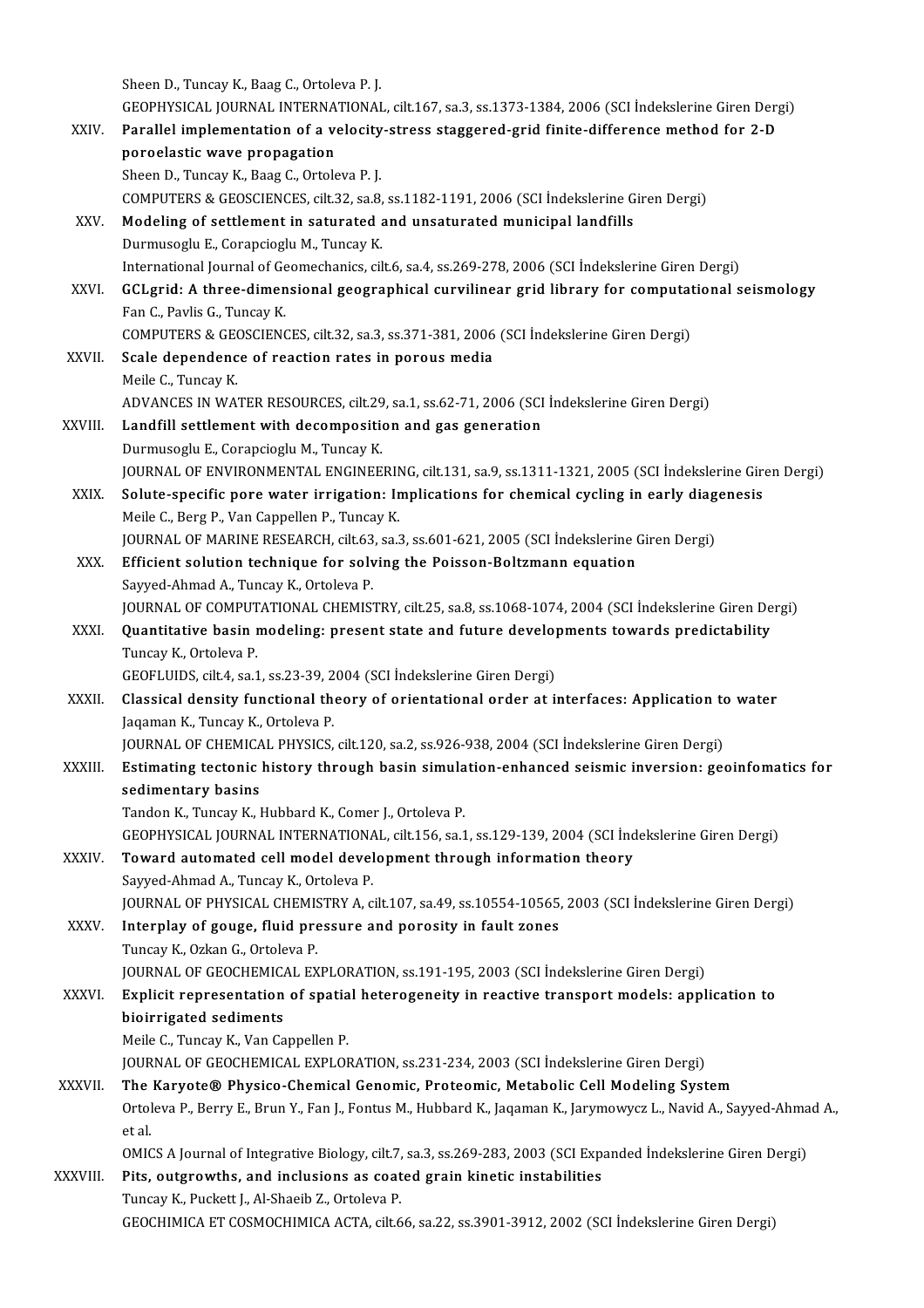| XXXIX.  | Failure, memory, and cyclic fault movement                                                                |
|---------|-----------------------------------------------------------------------------------------------------------|
|         | Tuncay K., Khalil A., Ortoleva P.                                                                         |
|         | BULLETIN OF THE SEISMOLOGICAL SOCIETY OF AMERICA, cilt.91, sa.3, ss.538-552, 2001 (SCI Indekslerine Giren |
|         | Dergi)                                                                                                    |
| XL.     | Salt tectonics as a self-organizing process: A reaction, transport, and mechanics model                   |
|         | Tuncay K., Ortoleva P.                                                                                    |
|         | JOURNAL OF GEOPHYSICAL RESEARCH-SOLID EARTH, cilt.106, ss.803-817, 2001 (SCI İndekslerine Giren Dergi)    |
| XLI.    | Sedimentary basin deformation: an incremental stress approach                                             |
|         | Tuncay K., Park A., Ortoleva P.                                                                           |
|         | TECTONOPHYSICS, cilt 323, ss.77-104, 2000 (SCI İndekslerine Giren Dergi)                                  |
| XLII.   | A forward model of three-dimensional fracture orientation and characteristics                             |
|         | Tuncay K, Park A, Ortoleva P.                                                                             |
|         | JOURNAL OF GEOPHYSICAL RESEARCH-SOLID EARTH, cilt 105, ss.16719-16735, 2000 (SCI İndekslerine Giren       |
|         | Dergi)                                                                                                    |
| XLIII.  | A reaction-transport-mechanical approach to modeling the interrelationships among gas generation,         |
|         | overpressuring, and fracturing: Implications for the Upper Cretaceous natural gas reservoirs of the       |
|         | Piceance basin, Colorado                                                                                  |
|         | Payne D., Tuncay K., Park A., Comer J., Ortoleva P.                                                       |
|         | AAPG BULLETIN-AMERICAN ASSOCIATION OF PETROLEUM GEOLOGISTS, cilt.84, sa.4, ss.545-565, 2000 (SCI          |
|         | İndekslerine Giren Dergi)                                                                                 |
| XLIV.   | Electrophoretic repair of impoundment leaks: Analysis and verification with experimental data             |
|         | Corapcioglu M., Kambham K., Tuncay K.                                                                     |
|         | ENVIRONMENTAL SCIENCE & TECHNOLOGY, cilt.32, sa.23, ss.3778-3784, 1998 (SCI İndekslerine Giren Dergi)     |
| XLV.    | Self-weight subsidence of saturated soft porous media                                                     |
|         | Tuncay K., Kambham K., Corapcioglu M.                                                                     |
| XLVI.   | JOURNAL OF ENGINEERING MECHANICS-ASCE, cilt.124, sa.6, ss.630-638, 1998 (SCI İndekslerine Giren Dergi)    |
|         | Wave propagation in poroelastic media saturated by two fluids<br>Tuncay K, Corapcioglu M.                 |
|         | JOURNAL OF APPLIED MECHANICS-TRANSACTIONS OF THE ASME, cilt.64, sa.2, ss.313-320, 1997 (SCI Indekslerine  |
|         | Giren Dergi)                                                                                              |
| XLVII.  | Dynamics of submerged shells of arbitrary geometry using improved transmitting boundaries                 |
|         | Akkas N., Tuncay K.                                                                                       |
|         | COMPUTERS & STRUCTURES, cilt.63, sa.4, ss.827-835, 1997 (SCI Indekslerine Giren Dergi)                    |
| XLVIII. | Body waves in poroelastic media saturated by two immiscible fluids                                        |
|         | Tuncay K, Corapcioglu M.                                                                                  |
|         | JOURNAL OF GEOPHYSICAL RESEARCH-SOLID EARTH, cilt.101, ss.25149-25159, 1996 (SCI İndekslerine Giren       |
|         | Dergi)                                                                                                    |
| XLIX.   | Consolidation of elastic porous media saturated by two immiscible fluids                                  |
|         | Tuncay K., Corapcioglu M.                                                                                 |
|         | JOURNAL OF ENGINEERING MECHANICS, cilt 122, sa 11, ss 1077-1085, 1996 (SCI İndekslerine Giren Dergi)      |
| L.      | Body waves in fractured porous media saturated by two immiscible Newtonian fluids                         |
|         | Tuncay K, Corapcioglu M.                                                                                  |
|         | TRANSPORT IN POROUS MEDIA, cilt.23, sa.3, ss.259-273, 1996 (SCI Indekslerine Giren Dergi)                 |
| LI.     | Wave propagation in fractured porous media                                                                |
|         | Tuncay K., Corapcioglu M.                                                                                 |
|         | TRANSPORT IN POROUS MEDIA, cilt.23, sa.3, ss.237-258, 1996 (SCI İndekslerine Giren Dergi)                 |
| LII.    | Oil mound spreading and migration with ambient groundwater flow in coarse porous media                    |
|         | Corapcioglu M., Tuncay K., Ceylan B.                                                                      |
|         | WATER RESOURCES RESEARCH, cilt.32, sa.5, ss.1299-1308, 1996 (SCI Indekslerine Giren Dergi)                |
| LIII.   | Effective stress principle for saturated fractured porous media                                           |
|         | Tuncay K., Corapcioglu M.                                                                                 |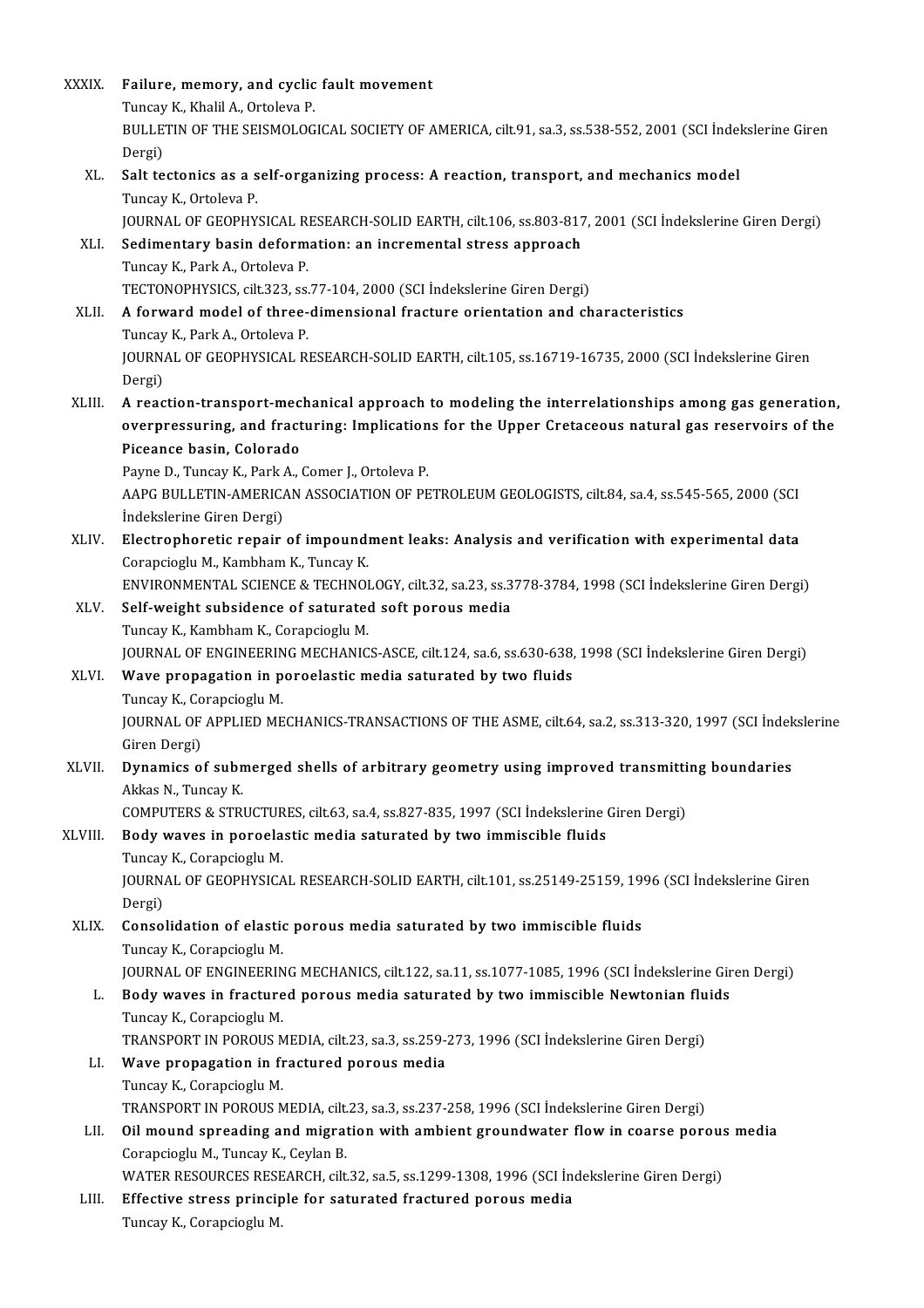WATER RESOURCES RESEARCH, cilt.31, sa.12, ss.3103-3106, 1995 (SCI İndekslerine Giren Dergi)

WATER RESOURCES RESEARCH, cilt.31, sa.12, ss.3103-3106, 1995 (SCI Indekslerine Giren Dergi)<br>LIV. A SEMIANALYTICAL ANALYSIS OF COMPRESSIBLE ELECTROPHORETIC CAKE FORMATION WATER RESOURCES RESEARCH, cilt.31, sa.12<br>A SEMIANALYTICAL ANALYSIS OF COM<br>KAMBHAM K., TUNCAY K., CORAPCIOGLU M.<br>WATER RESOURCES RESEARCH silt 31, sp.5. A SEMIANALYTICAL ANALYSIS OF COMPRESSIBLE ELECTROPHORETIC CAKE FORMAT<br>KAMBHAM K., TUNCAY K., CORAPCIOGLU M.<br>WATER RESOURCES RESEARCH, cilt.31, sa.5, ss.1421-1428, 1995 (SCI İndekslerine Giren Dergi)<br>ANALYTICAL EXPRESSIONS

### KAMBHAM K., TUNCAY K., CORAPCIOGLU M.<br>WATER RESOURCES RESEARCH, cilt.31, sa.5, ss.1421-1428, 1995 (SCI İndekslerine Giren Dergi)<br>AQUIEERS WATER RESOURCES RESEARCH, cilt.31, sa.5, ss.1421-1428, 1995 (SCI Indekslerine Giren Dergi)<br>ANALYTICAL EXPRESSIONS TO ESTIMATE THE FREE PRODUCT RECOVERY IN OIL-COI<br>AQUIFERS<br>CORAPCIOGLU M., TUNCAY K., LINGAM R., KAMBHAM K. ANALYTICAL EXPRESSIONS TO ESTIMATE THE FR<br>AQUIFERS<br>CORAPCIOGLU M., TUNCAY K., LINGAM R., KAMBHAM K.<br>WATER RESOURCES RESEARCH silt 20, sp.12, sp.2201, 2:

WATER RESOURCES RESEARCH, cilt.30, sa.12, ss.3301-3311, 1994 (SCI İndekslerine Giren Dergi)

#### Diğer Dergilerde Yayınlanan Makaleler

- I. Sensitivity analysis for piezoelectric energy harvester and bluff body design toward underwater **Sensitivity analysis f**<br>pipeline monitoring<br><sup>Qunochi E U Q Muhto</sup> Sensitivity analysis for piezoelectric<br>pipeline monitoring<br>Qureshi F. U.Q. , Muhtaroglu A., Tuncay K.<br>Journal of Energy Systems, sit 1, so 1, ss 1. pipeline monitoring<br>Qureshi F. U. Q. , Muhtaroglu A., Tuncay K.<br>Journal of Energy Systems, cilt.1, sa.1, ss.10-20, 2017 (Hakemli Üniversite Dergisi) II. Transcriptional regulatory networks via gene ontology and expression data Journal of Energy Systems, cilt.1, sa.1, ss.10-20, 2017 (Hakemli Üniversite De<br>Transcriptional regulatory networks via gene ontology and express<br>Tuncay K., Ensman L., Sun J., Haidar A. A. , Stanley F., Trelinski M., Ortole Transcriptional regulatory networks via gene ontology and expression<br>Tuncay K., Ensman L., Sun J., Haidar A. A. , Stanley F., Trelinski M., Ortoleva P.<br>In Silico Biology, cilt.7, sa.1, ss.21-34, 2007 (Diğer Kurumların Hake III. Efficient finite difference calculation of partial derivative seismic wavefield using reciprocity and convolution In Silico Biology, cilt.7, sa.1, ss.21-34, 2007 (Diğer Kurumların Hakemli Dergileri) Sheen D., Tuncay K., Baag C., Ortoleva P.J. c<mark>onvolution</mark><br>Sheen D., Tuncay K., Baag C., Ortoleva P. J.<br>SEG Technical Program Expanded Abstracts, cilt.23, sa.1, ss.1850-1853, 2004 (Diğer Kurumların Hakemli Dergileri)<br>Wayo propagation in panaelastis modia: A velasity Sheen D., Tuncay K., Baag C., Ortoleva P. J.<br>SEG Technical Program Expanded Abstracts, cilt.23, sa.1, ss.1850-1853, 2004 (Diğer Kurumların Hakemli Dergil<br>IV. Wave propagation in poroelastic media: A velocity-stress sta
- SEG Technical Program Expanded<br>Wave propagation in poroelas<br>with perfectly matched layers<br>Sheen D. Tungey K. Boag C. Oxtok Wave propagation in poroelastic med<br>with perfectly matched layers<br>Sheen D., Tuncay K., Baag C., Ortoleva P. J.<br>SEC Technisel Brogram Eunanded Abstrac with perfectly matched layers<br>Sheen D., Tuncay K., Baag C., Ortoleva P. J.<br>SEG Technical Program Expanded Abstracts, cilt.22, sa.1, ss.2295-2298, 2003 (Diğer Kurumların Hakemli Dergileri)<br>Chapter E. Propogation of wayes in Sheen D., Tuncay K., Baag C., Ortoleva P. J.<br>SEG Technical Program Expanded Abstracts, cilt.22, sa.1<br>V. Chapter 5 Propagation of waves in porous media<br>Corapcioglu M. Y. , Tuncay K.
	-
- 
- SEG Technical Program Expa<br>Chapter 5 Propagation of<br>Corapcioglu M.Y., Tuncay K.<br>Advances in Pereus Media si Advances in Porous Media, cilt.3, ss.361-440, 1996 (Diğer Kurumların Hakemli Dergileri)

#### Kitap & Kitap Bölümleri

I. Monitoring Urban Traffic fromFloating Car Data (FCD): Using Speed or a Los-Based StateMeasure **Monitoring Urban Traffic from Floating<br>ALTINTAŞI O., TÜYDEŞ YAMAN H., TUNCAY K.<br>Direstiane of Development of Transport Natu** Monitoring Urban Traffic from Floating Car Data (FCD): Using Speed or a Los-Based State Measu<br>ALTINTAȘI O., TÜYDEȘ YAMAN H., TUNCAY K.<br>Directions of Development of Transport Networks and Traffic Engineering, Macioszek E., ALTINTAȘI O., TÜYDEȘ YAMAN H.,<br>Directions of Development of Tran<br>Springer, Cham, ss.163-173, 2019

## Springer, Cham, ss.163-173, 2019<br>Hakemli Kongre / Sempozyum Bildiri Kitaplarında Yer Alan Yayınlar

- akemli Kongre / Sempozyum Bildiri Kitaplarında Yer Alan Y<br>I. Strut and Tie Topology for Reinforced Concrete Elements<br>Iold Y. Binici B. Tungay K **Strut and Tie Topology**<br>Işıklı Y., Binici B., Tuncay K.<br>14th INTERNATIONAL CON Strut and Tie Topology for Reinforced Concrete Elements<br>Işıklı Y., Binici B., Tuncay K.<br>14th INTERNATIONAL CONGRESS ON ADVANCES IN CIVIL ENGINEERING, İstanbul, Türkiye, 6 - 08 Eylül 2021,<br>silt 1, ss 1111 1111 1116 Işıklı Y., Binici B., Tur<br>14th INTERNATION.<br>cilt.1, ss.1111-1116 14th INTERNATIONAL CONGRESS ON ADVANCES IN CIVIL ENGINEERING, İstanbul, Türkiye, 6 - 0<br>cilt.1, ss.1111-1116<br>II. On Strategies Improving Accuracy of Speed Prediction from Floating Car Data (FCD)<br>Tüydes Veman H. Kesamas K. T
- cilt.1, ss.1111-1116<br>II. On Strategies Improving Accuracy of Speed Prediction from Floating Car Data (FCD)<br>Tüydeş Yaman H., Kocamaz K., Tuncay K., Çınar B. https://ace2020.org/en/, İstanbul, Türkiye, 6 - 08 Eylül 2021, cilt.1, ss.1425-1432
- III. Prediction of Nonlinear Drift Demands for Buildings with Recurrent Neural Networks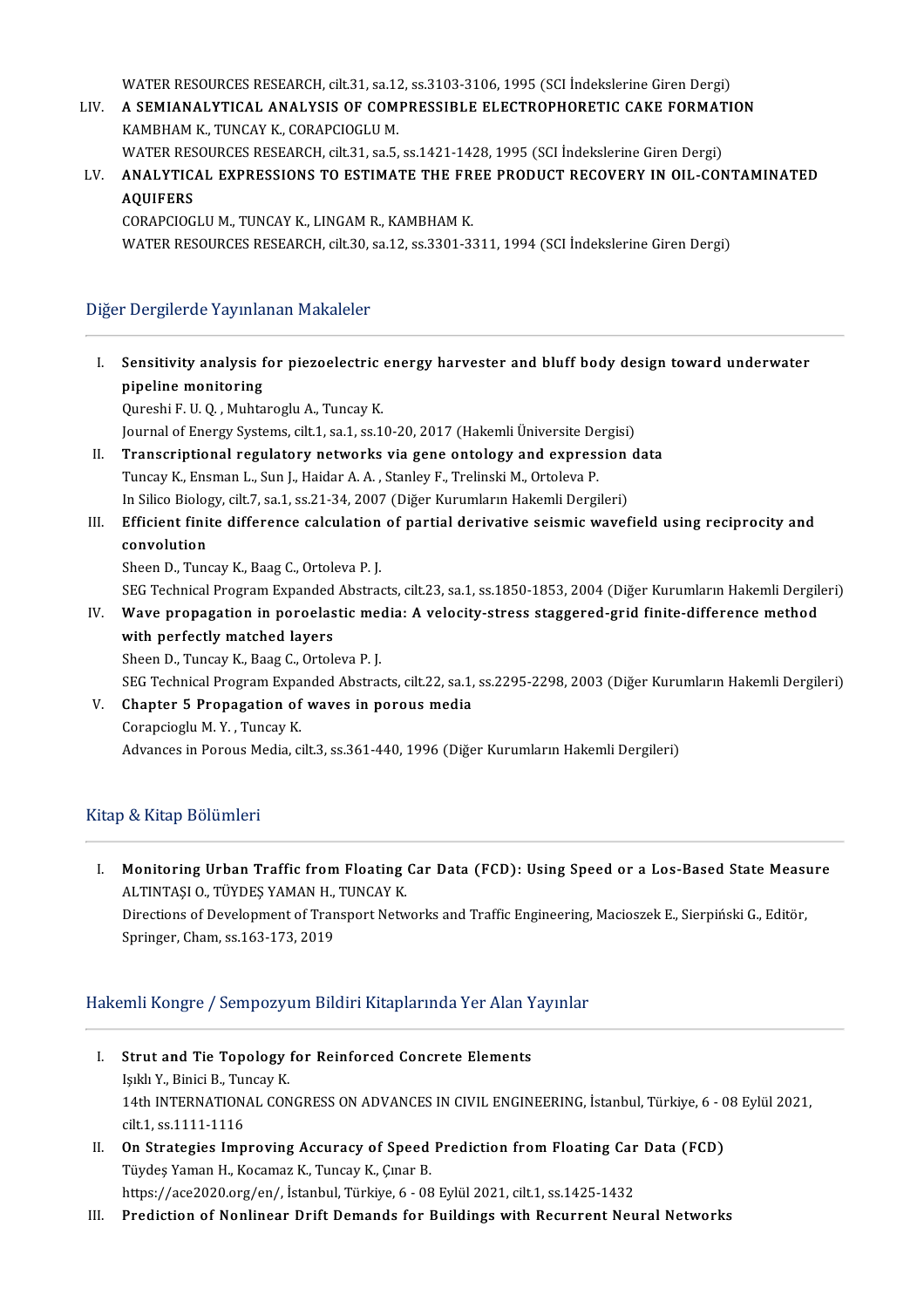Kocamaz K., Binici B., Tuncay K.

Kocamaz K., Binici B., Tuncay K.<br>14th INTERNATIONAL CONGRESS ON ADVANCES IN CIVIL ENGINEERING, 6 - 08 Eylül 2021, cilt.1, ss.1287-1294<br>SHALLOW FOUND ATION ANALYSIS BY SMOOTHED BARTICLE HYDRODYNAMICS METHOD

### IV. SHALLOW FOUNDATION ANALYSIS BY SMOOTHED PARTICLE HYDRODYNAMICS METHOD<br>Emren V., Tuncav K. 14th INTERNATION.<br>SHALLOW FOUND<br>Emren V., Tuncay K.<br>14th INTERNATION. SHALLOW FOUNDATION ANALYSIS BY SMOOTHED PARTICLE HYDRODYNAMICS METHOD<br>Emren V., Tuncay K.<br>14th INTERNATIONAL CONGRESS ON ADVANCES IN CIVIL ENGINEERING, İstanbul, Türkiye, 6 Eylül - 08 Ekim<br>2021. cilt 1. cs 471.479

Emren V., Tuncay K.<br>14th INTERNATIONAL (2021, cilt.1, ss.471-478) 14th INTERNATIONAL CONGRESS ON ADVANCES IN CIVIL ENGINEERING, İstanbul, Türkiye, 6 Eylül - 08 E<br>2021, cilt.1, ss.471-478<br>V. Seismic Assessment of Mid-Rise Reinforced Concrete Buildings by Using a Modified Stiffness<br>Annroac

2021, cilt.1,<br>Seismic As<br>Approach<br>Pinici P. A Seismic Assessment of Mid-Rise Reinfor<br>Approach<br>BİNİCİ B., AKPINAR U., YAKUT A., TUNCAY K.<br>Australian Farthouske Engineering Society C

Approach<br>BİNİCİ B., AKPINAR U., YAKUT A., TUNCAY K.<br>Australian Earthquake Engineering Society Conference 2019, 29 Kasım - 01 Aralık 2019

BİNİCİ B., AKPINAR U., YAKUT A., TUNCAY K.<br>Australian Earthquake Engineering Society Conference 2019, 29 Kasım - 01 Aralık 2019<br>VI. LATTICE APPROACH FOR NONLINEAR ANALYSIS FOR REINFORCED CONCRETE FRAMES Australian Earthquake Engineering<br>LATTICE APPROACH FOR NON<br>AYDIN B. B. , TUNCAY K., BİNİCİ B.<br>Eth INTERNATIONAL CONEERENC LATTICE APPROACH FOR NONLINEAR ANALYSIS FOR REINFORCED CONCRETE FRAMES<br>AYDIN B. B. , TUNCAY K., BINICI B.<br>5th INTERNATIONAL CONFERENCE ON EARTHQUAKE ENGINEERING AND SEISMOLOGY, 8 - 11 Kasım 2019<br>A two stan prosedure for se AYDIN B. B., TUNCAY K., BINICI B.<br>5th INTERNATIONAL CONFERENCE ON EARTHQUAKE ENGINEERING AND SEISMOLOGY, 8 - 11 Kasi<br>VII. A two-step procedure for seismic assessment of mid-rise reinforced cocnrete buildings<br>Uğur A. Binici

## 5th INTERNATIONAL CONFERENCE ON EARTHQU<br>A two-step procedure for seismic assessmer<br>Uğur A., BİNİCİ B., YAKUT A., TUNCAY K., Cenikli S.<br>Eth International Conference on Farthqualta Engir A two-step procedure for seismic assessment of mid-rise reinforced cocnrete bui<br>Uğur A., BİNİCİ B., YAKUT A., TUNCAY K., Cenikli S.<br>5th International Conference on Earthquake Engineering and Seismology, 8 - 11 Ekim 2019<br>AN

### Uğur A., BİNİCİ B., YAKUT A., TUNCAY K., Cenikli S.<br>5th International Conference on Earthquake Engineering and Seismology, 8 - 11 Ekim 2019<br>VIII. ANALYSES OF DAM – RESERVOIR SYSTEMS USING THE COUPLED MODIFIED APPLIED – 5th International Confer<br>ANALYSES OF DAM<br>ELEMENT METHODS<br>Seveel B. E. Tunger: V **ANALYSES OF DAM – RESEI<br>ELEMENT METHODS<br>Soysal B. F. , Tuncay K., Arıcı Y.**<br>E. International Conference on E<mark>LEMENT METHODS</mark><br>Soysal B. F. , Tuncay K., Arıcı Y.<br>5. International Conference on Earthquake Engineering and Seismology, Ankara, Türkiye, 8 - 11 Ekim 2019<br>EVALUATING QUALITY AND PENETRATION RATE RELATION FOR GOMMERCIALLY

Soysal B. F. , Tuncay K., Arıcı Y.<br>5. International Conference on Earthquake Engineering and Seismology, Ankara, Türkiye, 8 - 11 Ekim 2019<br>IX. EVALUATING QUALITY AND PENETRATION RATE RELATION FOR COMMERCIALLY AVAILABLE 5. International Conference on E<br>EVALUATING QUALITY AND<br>FLOATING CAR DATA (FCD)<br>ALTINTASLO TÜVDES VAMAN L IX. EVALUATING QUALITY AND PENETRATION RATE RELATION FOR COMMERCIALLY AVAILABLE FLOATING CAR DATA (FCD)<br>FLOATING CAR DATA (FCD)<br>ALTINTASI O., TÜYDES YAMAN H., TUNCAY K. FLOATING CAR DATA (FCD)<br>ALTINTAȘI O., TÜYDEȘ YAMAN H., TUNCAY K.<br>TRB 2019 Annual Meeting, Washington, Kiribati, 13 - 17 Ocak 2019<br>Querlanning Lattice Annreach for Nonlinear Analysis of Boi

ALTINTAȘI O., TÜYDEȘ YAMAN H., TUNCAY K.<br>TRB 2019 Annual Meeting, Washington, Kiribati, 13 - 17 Ocak 2019<br>X. Overlapping Lattice Approach for Nonlinear Analysis of Reinforced Concrete Columns<br>AYDIN B. B. TUNCAY K. Pinici B TRB 2019 Annual Meeting, Washir<br>**Overlapping Lattice Approach**<br>AYDIN B. B. , TUNCAY K., BİNİCİ B.<br>12th International Congress on Ad Overlapping Lattice Approach for Nonlinear Analysis of Reinforced Concrete Column<br>AYDIN B. B. , TUNCAY K., BINICI B.<br>13th International Congress on Advances in Civil Engineering, İzmir, Türkiye, 12 - 14 Eylül 2018<br>Numerise

- AYDIN B. B. , TUNCAY K., BINICI B.<br>13th International Congress on Advances in Civil Engineering, İzmir, Türkiye, 12 14 Eylül 2018<br>XI. Numerical Modeling of Reinforced Concrete Pressure Tunnels Using the Overlapping Latti 13th International Congress on Advances in Civil Engineering, İzmir, Türkiye,<br>Numerical Modeling of Reinforced Concrete Pressure Tunnels Using<br>Işık G., Kalaycıoğlu M., Albostan U., CANBAY E., ARICI Y., BİNİCİ B., TUNCAY K. Numerical Modeling of Reinforced Concrete Pressure Tunnels Using the Overlapping<br>Işık G., Kalaycıoğlu M., Albostan U., CANBAY E., ARICI Y., BİNİCİ B., TUNCAY K.<br>13th International Congress on Advances in Civil Engineering, Işık G., Kalaycıoğlu M., Albostan U., CANBAY E., ARICI Y., BİNİCİ B., TUNCA<br>13th International Congress on Advances in Civil Engineering, İzmir, Türk<br>XII. Experimental Studies on Reinforced Concrete Pressure Tunnels<br>Kalayg
- 13th International Congress on Advances in Civil Engineering, İzmir, Türkiye, 12 14 Eylül 2018<br>Experimental Studies on Reinforced Concrete Pressure Tunnels<br>Kalaycıoğlu M., Albostan U., Işık G., CANBAY E., ARICI Y., BİNİC Experimental Studies on Reinforced Concrete Pressure Tunnels<br>Kalaycıoğlu M., Albostan U., Işık G., CANBAY E., ARICI Y., BİNİCİ B., TUNCAY K.<br>13th International Congress on Advances in Civil Engineering, İzmir, Türkiye, 12 Kalaycıoğlu M., Albostan U., Işık G., CANBAY E., ARICI Y., BİNİCİ B., TUNCAY K.<br>13th International Congress on Advances in Civil Engineering, İzmir, Türkiye, 12 - 14 Eylül 2018<br>XIII. Traffic Flow Characteristics of an
- ALTINTAŞI O., TÜYDEŞ YAMAN H., TUNCAY K.<br>13th International Congress on Advances in Civil Engineering, İzmir, Türkiye, 12 14 Eylül 2018 Traffic Flow Characteristics of an Urban Arterial Based on Different Traffic Flow Models
- XIV. Comparison of the Overlapping Lattice and the Finite Element Approaches for the Prediction of the Collapse State of Concrete Gravity Dams Comparison of the Overlapping Lattice and<br>Collapse State of Concrete Gravity Dams<br>Soysal Albostan B. F. , Arıcı Y., Binici B., Tuncay K.<br>4th International Conference on Farthauelys Engi

4th International Conference on Earthquake Engineering and Seismology, Eskişehir, Türkiye, 11 - 13 Ekim 2017, ss.1-8 Soysal<br>4th Int<br>ss.1-8<br>MASIE 4th International Conference on Earthquake Engineering and Seismology, Eskişehir, Türkiye, 11 - 13 Ekim 2017,<br>SS.1-8<br>XV. MASIF BETON YAPILARDA HASAR ILERLEMESI SIMULASYONU, ÖRTÜŞMELI KAFES MÖDELI VE SONLU

ss.1-8<br>MASIF BETON YAPILARDA HASAR ILERLEMESI S<br>ELEMANLAR YAKLAŞIMLARI KARŞILAŞTIRMASI<br>SOYSAL B.E., ARICI V. BİNİCİ B. TUNCAY K MASIF BETON YAPILARDA HASAR ILER<br>ELEMANLAR YAKLAŞIMLARI KARŞILAŞ<br>SOYSAL B. F. , ARICI Y., BİNİCİ B., TUNCAY K.<br>4. Hivelararev Denrem Mühandieliği ve Siem ELEMANLAR YAKLAŞIMLARI KARŞILAŞTIRMASI<br>SOYSAL B. F. , ARICI Y., BİNİCİ B., TUNCAY K.<br>4. Uluslararası Deprem Mühendisliği ve Sismoloji Konferansı. 11 - 13 Ekim 2017

XVI. SIMULATION OF DAMAGE PROPAGATION ON MASSIVECONCRETE STRUCTURES, THE OVERLAPPING 4. Uluslararası Deprem Mühendisliği ve Sismoloji Konferansı, 1<br>SIMULATION OF DAMAGE PROPAGATION ON MASSIVEC<br>LATTICE MODEL VS. THE FINITE ELEMENT APPROACH<br>SOVSAL B.E., APICLY, PİNİCİ B. TINCAY K SIMULATION OF DAMAGE PROPAGATIO<br>LATTICE MODEL VS. THE FINITE ELEMI<br>SOYSAL B. F. , ARICI Y., BİNİCİ B., TUNCAY K.<br>4th International Conference on Farthauslic 50YSAL B. F., ARICI Y., BİNİCİ B., TUNCAY K.<br>4th International Conference on Earthquake Engineering and Seismology, Eskişehir, Türkiye, 11 - 13 Ekim 2017

SOYSAL B. F. , ARICI Y., BINICI B., TUNCAY K.<br>4th International Conference on Earthquake Engineering and Seismology, Eskişehir, Türkiye, 11 - 13 Ekim 201<br>XVII. COMPARISON OF THE OVERLAPPING LATTICE AND THEFINITE ELEMENT AP 4th International Conference on Earthquake Engineering and Seismology, Eski<br>COMPARISON OF THE OVERLAPPING LATTICE AND THEFINITE ELEMI<br>PREDICTION OF THE COLLAPSE STATE OF CONCRETE GRAVITY DAMS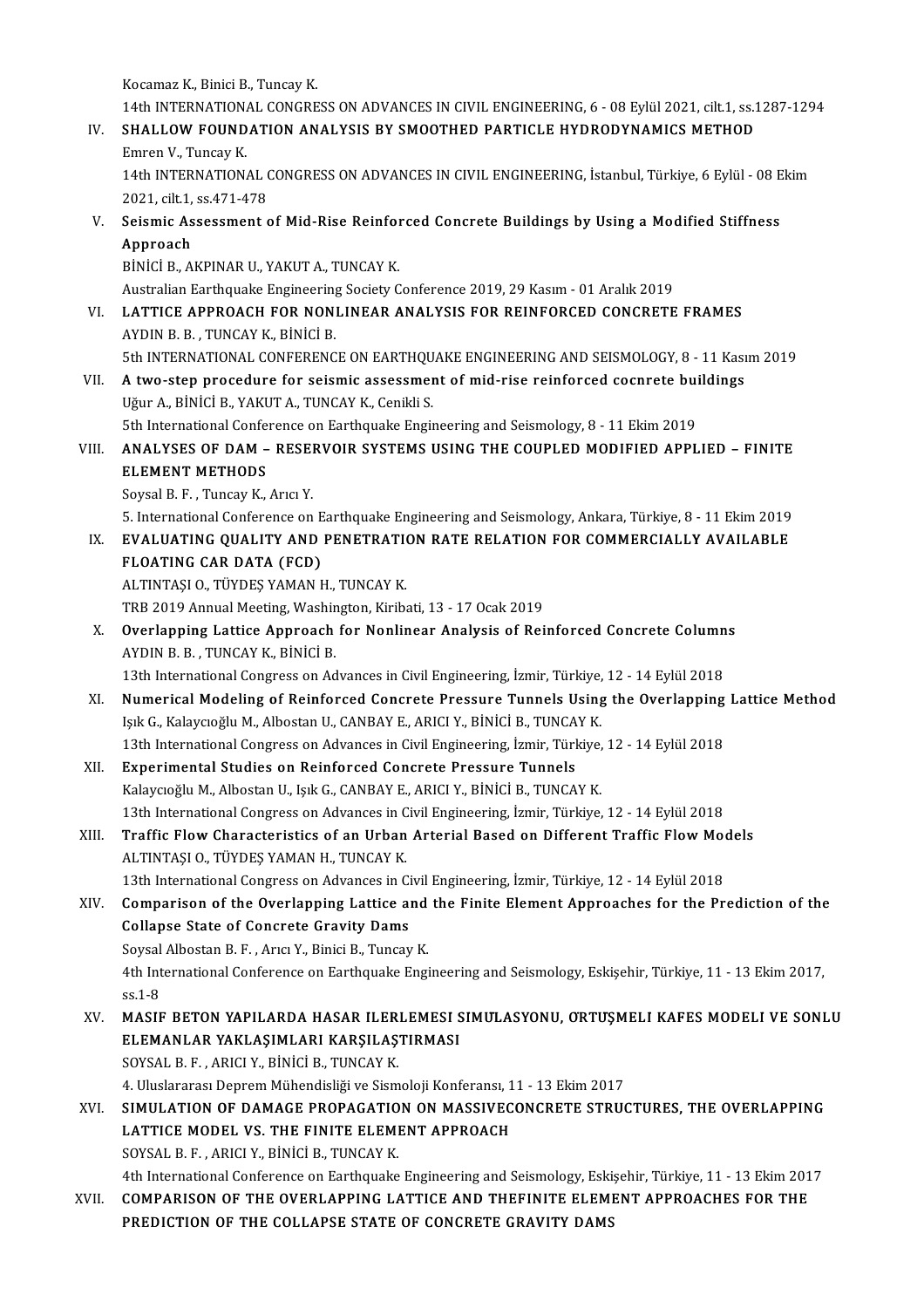SOYSALB.F. ,ARICIY.,BİNİCİB.,TUNCAYK.

4th International Conference on Earthquake Engineering and Seismology, Eskişehir, Türkiye, 11 - 13 Ekim 2017 SOYSAL B. F., ARICI Y., BINICI B., TUNCAY K.<br>4th International Conference on Earthquake Engineering and Seismology, Eskişehir, Türkiye, 11 - 1<br>XVIII. EXPLICIT DYNAMIC ANALYSIS OF A REINFORCED CONCRETE FRAME UP TO COLLAPSE 4th International Conference on Ea<br>EXPLICIT DYNAMIC ANALYSIS<br>KOCAMAZ K., TUNCAY K., BİNİCİ B.<br>4. Hivelararesi Danram Mühandiali EXPLICIT DYNAMIC ANALYSIS OF A REINFORCED CONCRETE FRAME UF<br>KOCAMAZ K., TUNCAY K., BİNİCİ B.<br>4. Uluslararası Deprem Mühendisliği ve Sismoloji Konferansı, 11 - 13 Ekim 2017<br>Evnlicit Dunamic Analysis of a Beinforced Concrete KOCAMAZ K., TUNCAY K., BİNİCİ B.<br>4. Uluslararası Deprem Mühendisliği ve Sismoloji Konferansı, 11 - 13 Ekim 2017<br>XIX. Explicit Dynamic Analysis of a Reinforced Concrete Frame up to Collapse<br>KOCAMAZ K. TUNCAY K. PİNİCİ P 4. Uluslararası Deprem Mühendisli<br>Explicit Dynamic Analysis of a<br>KOCAMAZ K., TUNCAY K., BİNİCİ B.<br>4th International Conference on Fa 4th International Conference on Earthquake Engineering and Seismology, Eskişehir, Türkiye, 11 Ekim - 13 Kasım<br>2017 KOCAMAZ K., TUNCAY K., BİNİCİ B. 4th International Conference on Earthquake Engineering and Seismology, Eskişehir, Türkiye, 11 Ekim - 13 Kasım<br>2017<br>XX. BETON AĞIRLIK BARAJLARININ GOÇME DURUMLARININ BELIRLENMESINDE ORTUŞMELI KAFES VE<br>SONU U ELEMAN YAKLASIM 2017<br>BETON AĞIRLIK BARAJLARININ GOÇME DURUMLARININ<br>SONLU ELEMAN YAKLAŞIMLARININ KARŞILAŞTIRILMASI<br>SOYSAL B.E., ARICI V. BİNİCİ B. TUNÇAY K BETON AĞIRLIK BARAJLARININ GOÇME<br>SONLU ELEMAN YAKLAŞIMLARININ KA<br>SOYSAL B. F. , ARICI Y., BİNİCİ B., TUNCAY K.<br>4. Huslarası Danram Mühandisliği ve Sismal 50NLU ELEMAN YAKLAŞIMLARININ KARŞILAŞTIRILMASI<br>1993AL B. F. , ARICI Y., BİNİCİ B., TUNCAY K.<br>4. Uluslarası Deprem Mühendisliği ve Sismoloji Konferansı, 11 - 13 Ekim 2017 SOYSAL B. F. , ARICI Y., BİNİCİ B., TUNCAY K.<br>4. Uluslarası Deprem Mühendisliği ve Sismoloji Konferansı, 11 - 13 Ekim 2017<br>XXI. Overlapping Lattice Simulation of Concrete Gravity Dam Collapse Simulations<br>SOYSAL B. E. AVDIN 4. Uluslarası Deprem Mühendisliği ve Sismoloji Konferans<br>**Overlapping Lattice Simulation of Concrete Gravity**<br>SOYSAL B. F. , AYDIN B. B. , TUNCAY K., ARICI Y., BİNİCİ B.<br>COMPDYN Eth International Conference on Computationa COMPDYN 6th International Conference on Computational Methods in Structural Dynamics and Earthquake<br>Engineering, 15 - 17 Haziran 2017 SOYSAL B. F., AYDIN B. B., TUNCAY K., ARICI Y., BINICI B. COMPDYN 6th International Conference on Computational Methods in Structural Dynamics and Earthqu<br>Engineering, 15 - 17 Haziran 2017<br>XXII. Three-Dimensional Finite Element Modeling for Spudcan Penetration into a Clayey Seabe Engineering, 15 - 17 Haziran 2017<br>**Three-Dimensional Finite Elemen**<br>Emren V., Huvaj Sarıhan N., Tuncay K.<br><sup>2nd</sup> Conference on Costesbnisal Enon Three-Dimensional Finite Element Modeling for Spudcan Penetration into a Clayey Seabed<br>Emren V., Huvaj Sarıhan N., Tuncay K.<br>3rd Conference on Geotechnical Frontiers, Florida, Amerika Birleşik Devletleri, 12 - 15 Mart 2017 Emren V., Huvaj Sarıhan N., Tuncay K.<br>3rd Conference on Geotechnical Frontiers, Florida, Amerika Birleşik Devletleri, 12 - 15 Mart 2017, ss.122-131<br>XXIII. Üç Boyutlu Sonlu Elemanlar Yöntemi ile Açık Deniz Platform Teme 3rd Conference on Geotechnical Fron<br>Üç Boyutlu Sonlu Elemanlar Yönte<br>Emren V., Huvaj Sarıhan N., Tuncay K.<br>Zamin Mekaniği ve Ceoteknik Mühand Üç Boyutlu Sonlu Elemanlar Yöntemi ile Açık Deniz Platform Temellerinin Killi Zemine Pe:<br>Emren V., Huvaj Sarıhan N., Tuncay K.<br>Zemin Mekaniği ve Geoteknik Mühendisliği 16. Ulusal Kongresi, Erzurum, Türkiye, 13 - 14 Ekim 20 Emren V., Huvaj Sarıhan N., Tuncay K.<br>Zemin Mekaniği ve Geoteknik Mühendisliği 16. Ulusal Kongresi, Erzurum, Türkiye, 13 - 14 Ekim 2016<br>XXIV. Üç Boyutlu Sonlu Elemanlar Yöntemi ile Açık Deniz Platform Temellerinin Killi Ze Zemin Mekaniği ve Geoteknik Mühend<br>Üç Boyutlu Sonlu Elemanlar Yönte<br>Emren V., Huvaj Sarıhan N., Tuncay K.<br>Zamin Mekaniği ve Ceoteknik Mühend Üç Boyutlu Sonlu Elemanlar Yöntemi ile Açık Deniz Platform Temellerinin Killi Zemine Penetrasyonu<br>Emren V., Huvaj Sarıhan N., Tuncay K.<br>Zemin Mekaniği ve Geoteknik Mühendisliği 16. Ulusal Kongresi, Erzurum, Türkiye, 13 - 1 Emren V., Huvaj Sarıhan N., Tuncay K.<br>Zemin Mekaniği ve Geoteknik Mühendisliği 16. Ulusal Kongresi, Erzurum, Türkiye, 13 - 14 Ekim 2016, cilt.1,<br>XXV. ÜÇ BOYUTLU SONLU ELEMANLAR YÖNTEMİ İLE AÇIK DENİZ PLATFORM TEMELLERİ Zemin Mekaniği ve Geoteknik Mühendisliği 16. Ulusal Kongresi, Erzurum, Türkiye, 13 - 14 Ekim 2016, cilt.1, ss.1-10 EMREN V., HUVAJ SARIHAN N., TUNCAY K. Z<mark>EMİNE PENETRASYONU</mark><br>EMREN V., HUVAJ SARIHAN N., TUNCAY K.<br>Zemin Mekaniği ve Geoteknik Mühendisliği 16. Ulusal Kongresi, Türkiye, 13 - 14 Ekim 2016<br>Identification of Termanal Veniations in Speed Betterns for Urban Arteria XXVI. Identification of Temporal Variations in Speed Patterns for Urban Arterials Using Floating Car Data Zemir<br>Ident<br>FCD<br>ALTIM ALTINTAŞI O., TÜYDEŞ YAMAN H., TUNCAY K. 12th International Congress on Advances in Civil Engineering, 21 - 23 Eylül 2016 ALTINTAȘI O., TÜYDEȘ YAMAN H., TUNCAY K.<br>12th International Congress on Advances in Civil Engineering, 21 - 23<br>XXVII. Overlapping Lattice Model for Concrete Fracture Simulations<br>AVDIN B. B., TUNCAY K. BINICI B. 12th International Congress on Ad<br>**Overlapping Lattice Model for**<br>AYDIN B. B. , TUNCAY K., BINICI B. 12th International Conference on Advances in Civil Engineering, 21 - 23 Eylül 2016 AYDIN B. B. , TUNCAY K., BINICI B.<br>12th International Conference on Advances in Civil Engineering, 21 - 23 Eylül 2016<br>XXVIII. Computational Modelling of Pressurized Reinforced Concrete Tunnel Linings<br>TUNCAY K. PINICI P. YA 12th International Conference on<br>Computational Modelling of P<br>TUNCAY K., BİNİCİ B., YAMAN İ. Ö.<br>12th International Conference on 12 Computational Modelling of Pressurized Reinforced Concrete Tunnel Linings<br>TUNCAY K., BİNİCİ B., YAMAN İ. Ö.<br>12th International Conference on Advances in Civil Engineering, İstanbul, Türkiye, 21 - 23 Eylül 2016<br>Identific TUNCAY K., BINICI B., YAMAN I. Ö.<br>12th International Conference on Advances in Civil Engineering, İstanbul, Türkiye, 21 - 23 Eylül 2016<br>21 TINEASLO, TÜVDES VAMAN H. TUNCAV K.<br>21 TINEASLO, TÜVDES VAMAN H. TUNCAV K. 12th International Conference on Advances in<br>Identification of Localities in Speed Patt<br>ALTINTAȘI O., TÜYDEŞ YAMAN H., TUNCAY K. Identification of Localities in Speed Patterns for Urban Arterials Using Floating C<br>ALTINTAȘI O., TÜYDEȘ YAMAN H., TUNCAY K.<br>ACE 2016 12th International Congress on Advances in Civil Engineering, 21 - 23 Eylül 2016<br>Querlan ALTINTAȘI O., TÜYDEȘ YAMAN H., TUNCAY K.<br>ACE 2016 12th International Congress on Advances in Civil Engineering, 21 - 23 Eylül 2016<br>XXX. Overlapping Lattice Modeling for Concrete Fracturing Using Sequentially Linear Analysi ACE 2016 12th International Congress on Advances in Civil Engineering, 21 - 23 Eylül 2016<br>Overlapping Lattice Modeling for Concrete Fracturing Using Sequentially Linear<br>AYDIN B. B., TUNCAY K., BİNİCİ B.<br>12th international Overlapping Lattice Modeling for Concrete Fracturing Using Sequentially Linear A<br>12th international congress on advances in civil engineering (ACE2016), 21 - 23 Eylül 2016<br>Overlapping Lattice Modeling for Congrete Fracturi AYDIN B. B. , TUNCAY K., BINICI B.<br>12th international congress on advances in civil engineering (ACE2016), 21 - 23 Eylül 2016<br>XXXI. Overlapping Lattice Modeling for Concrete Fracturing Using Sequentially Linear Analysis<br>Ar 12th international congress on advance<br>**Overlapping Lattice Modeling for (**<br>Aydın Bestami B., TUNCAY K., BİNİCİ B. Overlapping Lattice Modeling for Concrete Fracturing Using Sequentially Linear<br>Aydın Bestami B., TUNCAY K., BİNİCİ B.<br>ACE 2016 12th International Congress on Advances ın Cıvıl Engineering, 21 - 23 Eylül 2016<br>Detestion of u Aydın Bestami B., TUNCAY K., BİNİCİ B.<br>ACE 2016 12th International Congress on Advances in Civil Engineering, 2<br>XXXII. Detection of urban traffic patterns from Floating Car Data (FCD) ACE 2016 12th International Congress on Ad<br><mark>Detection of urban traffic patterns from</mark><br>ALTINTAŞI O., TÜYDEŞ YAMAN H., TUNCAY K.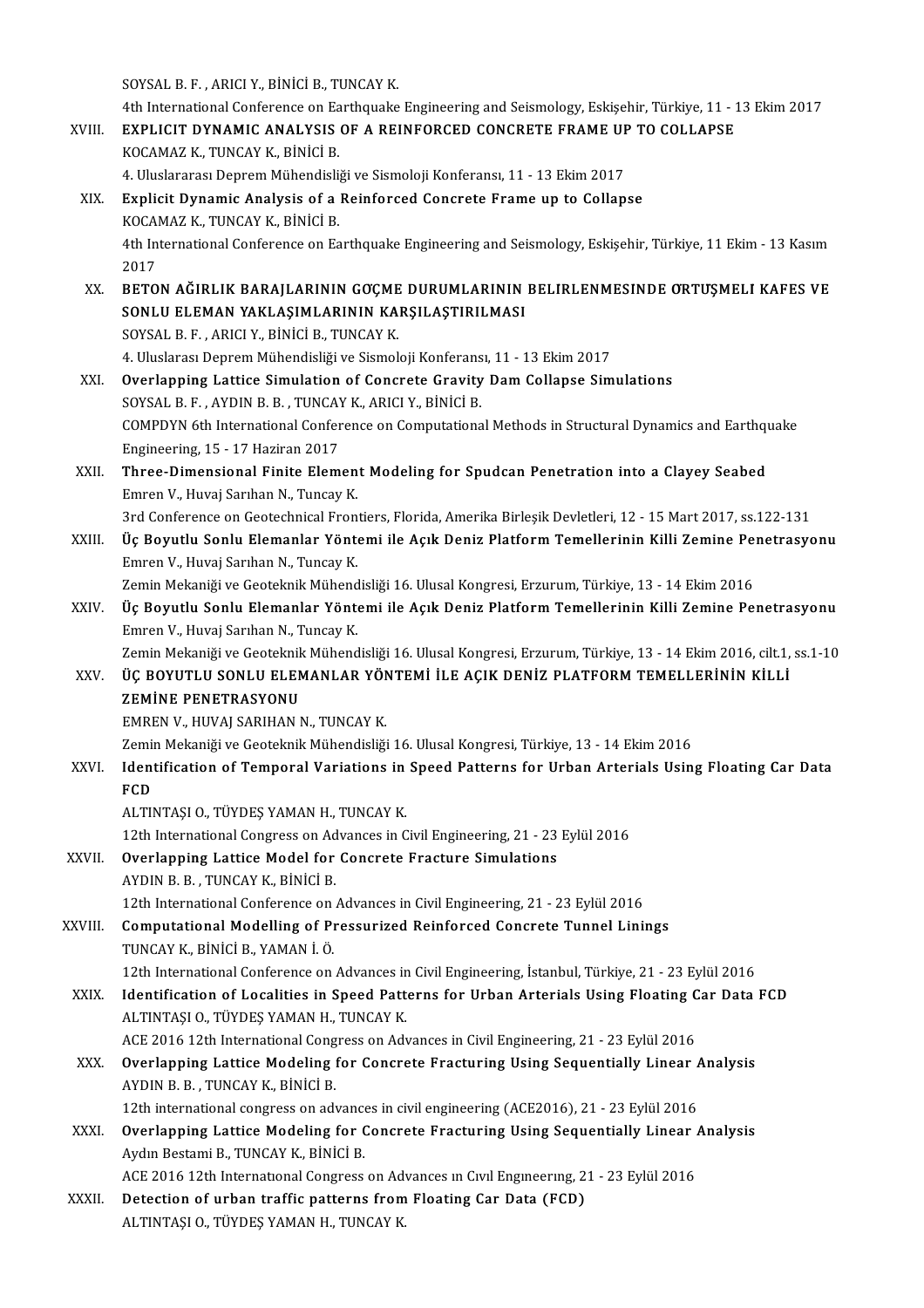19th European-Operational-Research-Societies Working Group on Transportation Meeting (EWGT), İstanbul,<br>Türkiye E. 07 Erlül 2016 silt 22 se 282 201 19th European-Operational-Research-Societie<br>Türkiye, 5 - 07 Eylül 2016, cilt.22, ss.382-391<br>Sensitivity Analysis to design a near ent 19th European-Operational-Research-Societies Working Group on Transportation Meeting (EWGT), İstanbu<br>Türkiye, 5 - 07 Eylül 2016, cilt.22, ss.382-391<br>XXXIII. Sensitivity Analysis to design a near optimal piezoelectric energ Türkiye, 5 - 07 Eylül 2016, cilt.22, ss.382-391

| XXXIII.  | Sensitivity Analysis to design a near optimal piezoelectric energy harvester to power Wireless                                                                          |
|----------|-------------------------------------------------------------------------------------------------------------------------------------------------------------------------|
|          | Sensor Nodes for underwater pipeline monitoring applications                                                                                                            |
|          | Qureshi F. U. , MUHTAROĞLU A., TUNCAY K.                                                                                                                                |
|          | IV. EUROPEAN CONFERENCE on RENEWABLE ENERGY SYSTEMS, 28 - 31 Ağustos 2016, cilt.1, ss.461-466                                                                           |
| XXXIV.   | Comparative Analysis between D shaped and I shaped bluff body for piezoelectric energy harvesting                                                                       |
|          | to power Wireless Sensor Nodes for underwater pipeline monitoring applications                                                                                          |
|          | Qureshi F. U., MUHTAROĞLU A., TUNCAY K.                                                                                                                                 |
|          | IV. EUROPEAN CONFERENCE on RENEWABLE ENERGY SYSTEMS, 28 - 31 Ağustos 2016, cilt1, ss.662-666                                                                            |
| XXXV.    | Collapse Simulation of a Concrete Pressurized Tunnel Lining                                                                                                             |
|          | TUNCAY K, BİNİCİ B, YAMAN İ. Ö.                                                                                                                                         |
|          | First International Conference on Natural Hazards and Infrastructure, Chania, Yunanistan, 28 - 30 Temmuz 2016                                                           |
| XXXVI.   | Overlapping Lattice Model for Fracture Initiation and Propagation                                                                                                       |
|          | AYDIN B. B., TUNCAY K., BINICI B.                                                                                                                                       |
|          | First International Conference on Natural Hazards and Infrastructure, Chania, Yunanistan, 28 - 30 Temmuz 2016                                                           |
| XXXVII.  | Overlapping Lattice Modeling for Concrete Fracture Initiation and Propagation                                                                                           |
|          | AYDIN B. B., TUNCAY K., BİNİCİ B.                                                                                                                                       |
|          | 1st International Conference on Natural Hazards and Infrastructure: Protection, Design, Rehabilitation                                                                  |
|          | (ICONHIC2016), 28 - 30 Haziran 2016                                                                                                                                     |
| XXXVIII. | Collapse Simulation of a Pressurized Concrete Tunnel Lining                                                                                                             |
|          | TUNCAY K., BİNİCİ B., YAMAN İ. Ö.                                                                                                                                       |
|          | 1st International Conference on Natural Hazards & Infrastructure, Chania, Yunanistan, 28 - 30 Haziran 2016                                                              |
| XXXIX.   | A Method to Integrate Energy Harvesters into Wireless Sensor Nodes for Embedded In-Pipe                                                                                 |
|          | <b>Monitoring Applications</b>                                                                                                                                          |
|          | Qureshi F. U., Muhtaroglu A., TUNCAY K.                                                                                                                                 |
|          | 5th International Conference on Energy Aware Computing Systems & Applications (ICEAC), Cairo, Mısır, 24 - 26                                                            |
|          | Mart 2015                                                                                                                                                               |
| XL.      | Modeling of landfill settlement: Theory                                                                                                                                 |
|          | Durmusoglu E., Corapcioglu M., Tuncay K.                                                                                                                                |
|          | 3rd Biot Conference on Poromechanics, var.pagings, Amerika Birleşik Devletleri, 24 - 27 Mayıs 2005, ss.345-350                                                          |
| XLI.     | Heterogeneity in aquatic sediments: ID representations of a 3D environment                                                                                              |
|          | Meile C., Berg P., Van Cappellen P., Tuncay K.                                                                                                                          |
|          | 15th Annual V M Goldschmidt Conference, Moscow, Rusya, 01 Mayıs 2005, cilt.69                                                                                           |
| XLII.    | Elastic waveform inversion using Gauss-Newton method                                                                                                                    |
|          | Sheen D., Baag C., Tuncay K., Ortoleva P.J.                                                                                                                             |
|          | 75th Society of Exploration Geophysicists International Exposition and Annual Meeting, SEG 2005, Texas, Amerika<br>Birleşik Devletleri, 6 - 11 Kasım 2005, ss 1743-1746 |
| XLIII.   | Efficient finite difference calculation of partial derivative seismic wavefield using reciprocity and                                                                   |
|          | convolution                                                                                                                                                             |
|          | Sheen D., Tuncay K., Baag C., Ortoleva P.J.                                                                                                                             |
|          | 2004 Society of Exploration Geophysicists Annual Meeting, SEG 2004, Colorado, Amerika Birleşik Devletleri, 10 -                                                         |
|          | 15 Ekim 2004                                                                                                                                                            |
| XLIV.    | Wave propagation in poroelastic media: A velocity-stress staggered-grid finite-difference method                                                                        |
|          | with perfectly matched layers                                                                                                                                           |
|          | Sheen D., Tuncay K., Baag C., Ortoleva P.J.                                                                                                                             |
|          | 2003 Society of Exploration Geophysicists Annual Meeting, SEG 2003, Texas, Amerika Birleşik Devletleri, 26 - 31                                                         |
|          | <b>Ekim 2003</b>                                                                                                                                                        |
| XLV.     | 3D fracture network dynamics in reservoirs, faults and salt tectonic systems                                                                                            |
|          | Tuncay K., Park A., Payne D., Ortoleva P.                                                                                                                               |
|          | Meeting on Fracture and In-Situ Stress Characterisation of Hydrocarbon Reservoirs, London, Kanada, 01 Ocak                                                              |
|          |                                                                                                                                                                         |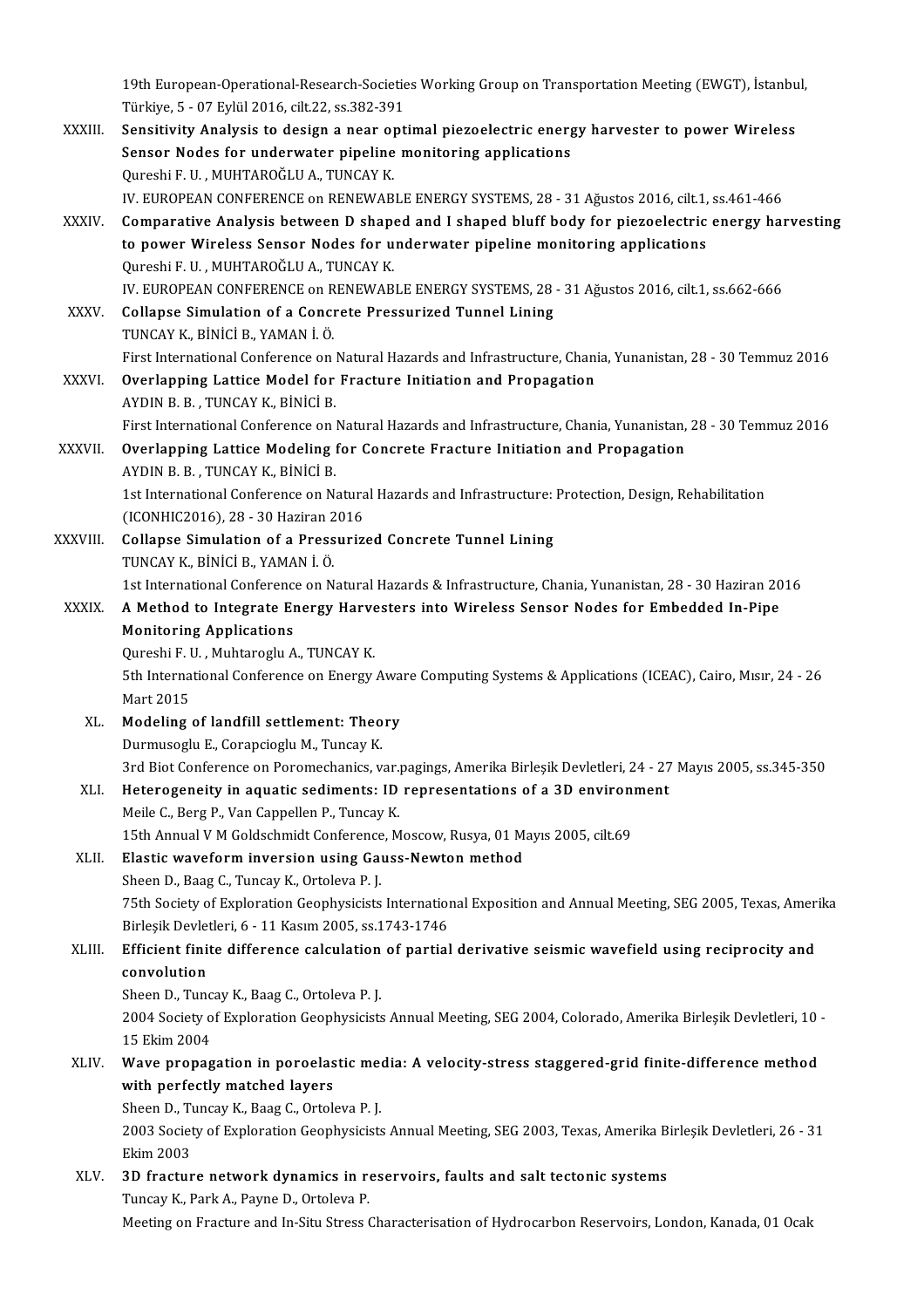1999, cilt.209, ss.155-175

|         | 1999, cilt 209, ss 155-175                                                                                     |
|---------|----------------------------------------------------------------------------------------------------------------|
| XLVI.   | Probability functionals, homogenization and comprehensive reservoir simulators                                 |
|         | Tuncay K., Ortoleva P.                                                                                         |
|         | Workshop on Resource Recovery, Minnesota, Amerika Birleşik Devletleri, 15 - 19 Ocak 2000, cilt.131, ss.161-178 |
| XLVII.  | Fractures, faults, and the nonlinear RTM dynamics of sedimentary basins                                        |
|         | Tuncay K., Park A., Ortoleva P.                                                                                |
|         | Workshop on Resource Recovery, Minnesota, Amerika Birleşik Devletleri, 15 - 19 Ocak 2000, cilt.131, ss.131-159 |
| XLVIII. | Wave propagation in fractured porous media saturated by two immiscible fluids                                  |
|         | Corapcioglu M., Tuncay K.                                                                                      |
|         | Biot Conference on Poromechanics, LOUVAIN LA NEUVE, Belçika, 14 - 16 Eylül 1998, ss.197-203                    |
| XLIX.   | Electrophoretic sealing of impoundment leaks                                                                   |
|         | Tuncay K., Kambham K., Corapcioglu M.                                                                          |
|         | Specialty Conference on Geoenvironment 2000, Louisiana, Amerika Birleşik Devletleri, 24 - 26 Şubat 1995,       |
|         | ss 1576-1587                                                                                                   |
| L.      | Modeling of the movement of electrophoretic cake surface                                                       |
|         | KAMBHAM K, TUNCAY K, CORAPCIOGLU M.                                                                            |
|         | 3rd International Conference on Computational Modelling of Free and Moving Boundary Problems, BLED,            |
|         | Slovenya, 01 Haziran 1995, ss 229-236                                                                          |
| LI.     | DYNAMICS OF SUBMERGED SHELLS OF ARBITRARY GEOMETRY USING IMPROVED TRANSMITTING                                 |
|         | <b>BOUNDARIES</b>                                                                                              |
|         | AKKAS N., TUNCAY K.                                                                                            |
|         | 5TH INTERNATIONAL CONF ON CIVIL AND STRUCTURAL ENGINEERING COMPUTING / 3RD INTERNATIONAL                       |
|         | CONF IN THE APPLICATION OF ARTIFICAL INTELLIGENCE TO CIVIL AND STRUCTURAL ENGN, Edinburgh, Saint               |
|         | Helena, 17 - 19 Ağustos 1993, ss 265-274                                                                       |
|         |                                                                                                                |

#### Desteklenen Projeler

- I. BiniciB.,YakutA.,TuncayK.,CanbayE.,DiğerResmiKurumlarcaDesteklenenProje,6306SAYILIAFETRİSKİ ALTINDAKİ ALANLARIN DÖNÜŞTÜRÜLMESİ HAKKINDA KANUN KAPSAMINDA RİSKLİ YAPILARIN TESPİT Binici B., Yakut A., Tuncay K., Canbay E., Diğer Resmi Kurumlarca Desteklenen Proje, 6306 SAYILI AFET RİSKİ<br>ALTINDAKİ ALANLARIN DÖNÜŞTÜRÜLMESİ HAKKINDA KANUN KAPSAMINDA RİSKLİ YAPILARIN TESPİT<br>EDİLMESİNE İLİŞKİN ESASLAR'IN ALTINDAKİ ALANLARIN DÖNÜŞTÜRÜLMESİ HAKKINDA KANUN KAPSAMINDA RİSKLİ YAPILARIN TESPİT<br>EDİLMESİNE İLİŞKİN ESASLAR'IN GÜNCELLENMESİ İÇİN ARAŞTIRMA GELİŞTİRME ÇALIŞMALARI, 2018 - 2019<br>II. TUNCAY K., TÜBİTAK Projesi, İç Basınçl
- EDİLMESİNE İLİŞKİN ESASLAR'IN GÜNCELLENMESİ İÇİN ARAŞTIRMA GELİŞT<br>TUNCAY K., TÜBİTAK Projesi, İç Basınçlı Beton Tünellerde Betonarme Kaplam<br>Sayısal Yaklaşımlar Ile İrdelenerek Tasarım Aracı Oluşturulması, 2016 2019<br>Binis II. TUNCAY K., TÜBİTAK Projesi, İç Basınçlı Beton Tünellerde Betonarme Kaplama Davranışının Yenilikçi Deneysel Ve<br>Sayısal Yaklaşımlar Ile İrdelenerek Tasarım Aracı Oluşturulması, 2016 - 2019<br>III. Binici B., Yakut A., Tunca
- Sayısal Yaklaşımlar Ile İrdelenerek Tasarım Aracı Oluşturulması, 2016 2019<br>Binici B., Yakut A., Tuncay K., Canbay E., Diğer Resmi Kurumlarca Desteklenen Proje, 6306 Sayılı Kanun Kapsamında<br>Riskli YApıların TEspiti için A Binici B., Yakut A., Tuncay K., Canbay E., Diğer Resmi I<br>Riskli YApıların TEspiti için Ağ Tabanlı Yazılım Hazırla<br>ve Altyapı Hizmetleri Genel Müdürlüğü, 2015 - 2018 ve Altyapı Hizmetleri Genel Müdürlüğü, 2015 - 2018<br>Kontrata Dayalı Araştırmalar

- I. TUNCAY K., Çevre ve Şehircilik Bakanlığı ARGE Proj, 2016 2018<br>II. TUNCAY K., KUZ. MAR. OTOYOLU CEBECİ TÜNELİ ETKİ ALANI, 20
- TUNCAY K., KUZ. MAR. OTOYOLU CEBECİ TÜNELİ ETKİ ALANI, 2017 2017

### Atıflar

- I. ToplamAtıf Sayısı (WOS):1071
- II. h-indeksi (WOS): 17